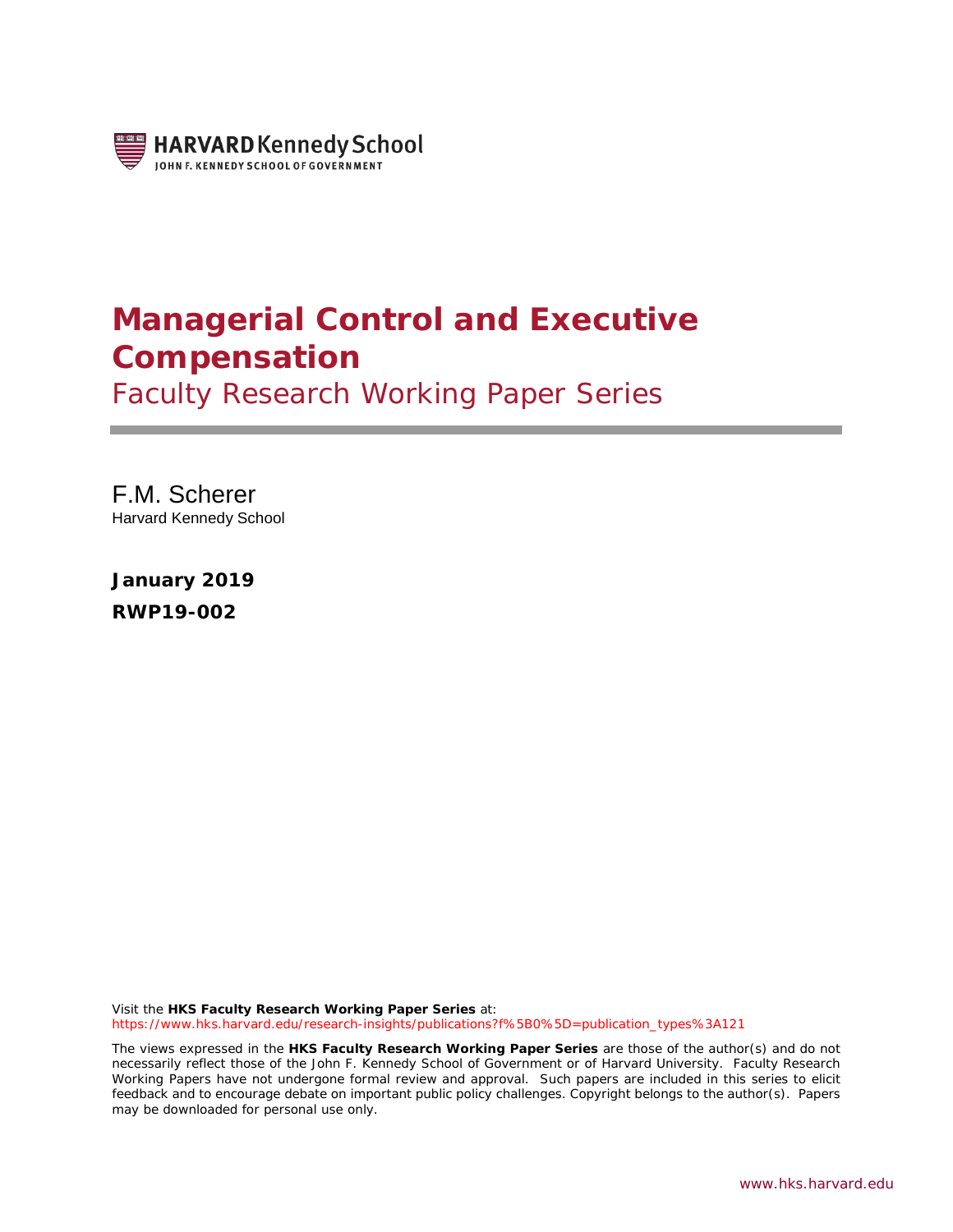# CEO PAY

# **MANAGERIAL CONTROL AND EXECUTIVE COMPENSATION**

F. M. Scherer

Kennedy School of Government, Harvard University (emeritus)

53 Standish Street, Unit 2

Cambridge MA 02138 U.S.A

Telephone 617 - 497 4345

No fax

[mike\\_scherer@hks.harvard.edu](mailto:mike_scherer@hks.harvard.edu)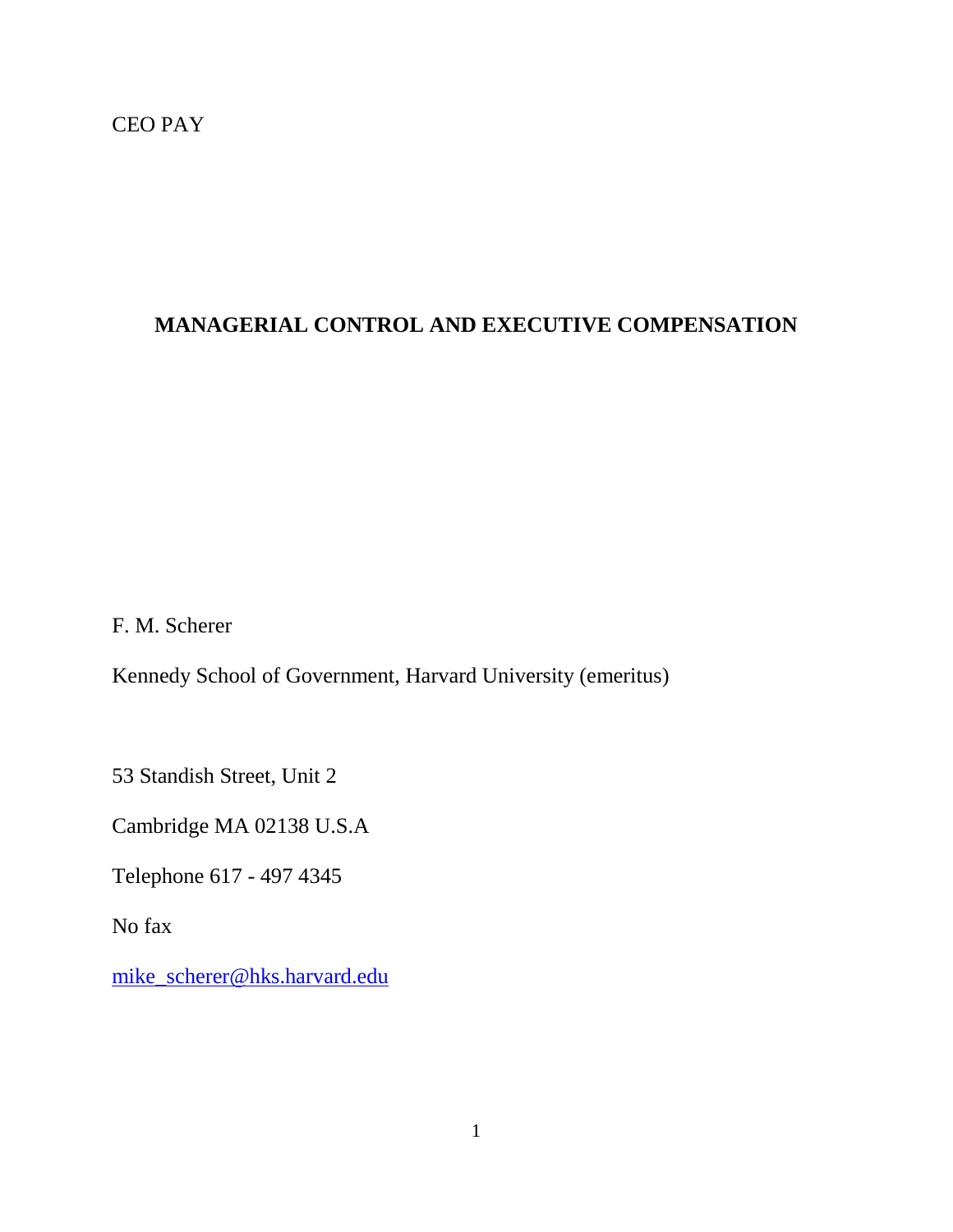## **Abstract**

This article analyzes the trajectory and causes of the explosion of American corporate CEOs' compensation relative to that of average workers between 1958 and 2017. The historical data are presented and analyzed in more detail for 2016 and 2017. Important biases in alternative data sets are explored. Alternative hypotheses for the dramatic changes over time are proposed but not resolved. Among other things, the paper investigates the role of tax and other government policy changes and regulation-induced innovations in the organization of executive pay determination.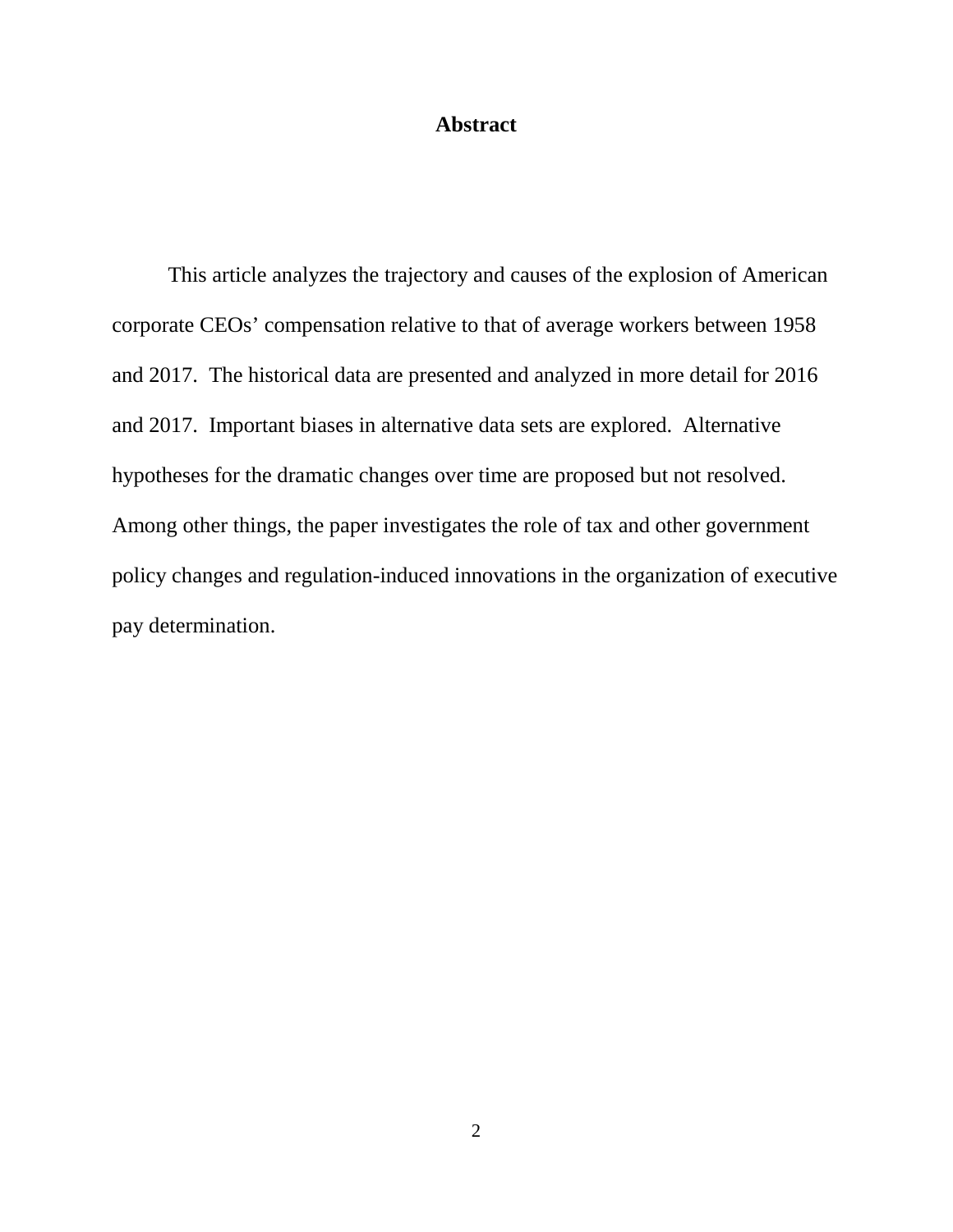#### **MANAGERIAL CONTROL AND EXECUTIVE COMPENSATION**

 $F. M. Scherer<sup>1</sup>$ 

July 2018 Revision

## **I. Introduction**

Since at least the appearance of an influential book by Adolf Berle and Gardiner Means (1932, Chapter VI), it has been recognized that in the modern corporation, managerial control of decision-making, ranging from day-to-day issues to long-term strategic investments, has been separated from the principal locus of ownership by stockholders. Indeed, the intellectual history goes much farther back. Characterizing joint stock companies such as the British South Sea Company that were beginning to emerge in the 18<sup>th</sup> Century, Adam Smith (1790, p. 700) wrote:

 The directors of such companies, ... being the managers rather of other people's money than of their own, it cannot well be expected, that they should watch over it with the same anxious vigilance with which the partners in a private co-partnery frequently watch over their own. ...

<span id="page-3-0"></span><sup>1&</sup>lt;sup>1</sup>  $1$  The author is indebted to Wilson Powell for quantitative research assistance and to reference librarians at Harvard Business School and Harvard Law School for help in finding difficult sources.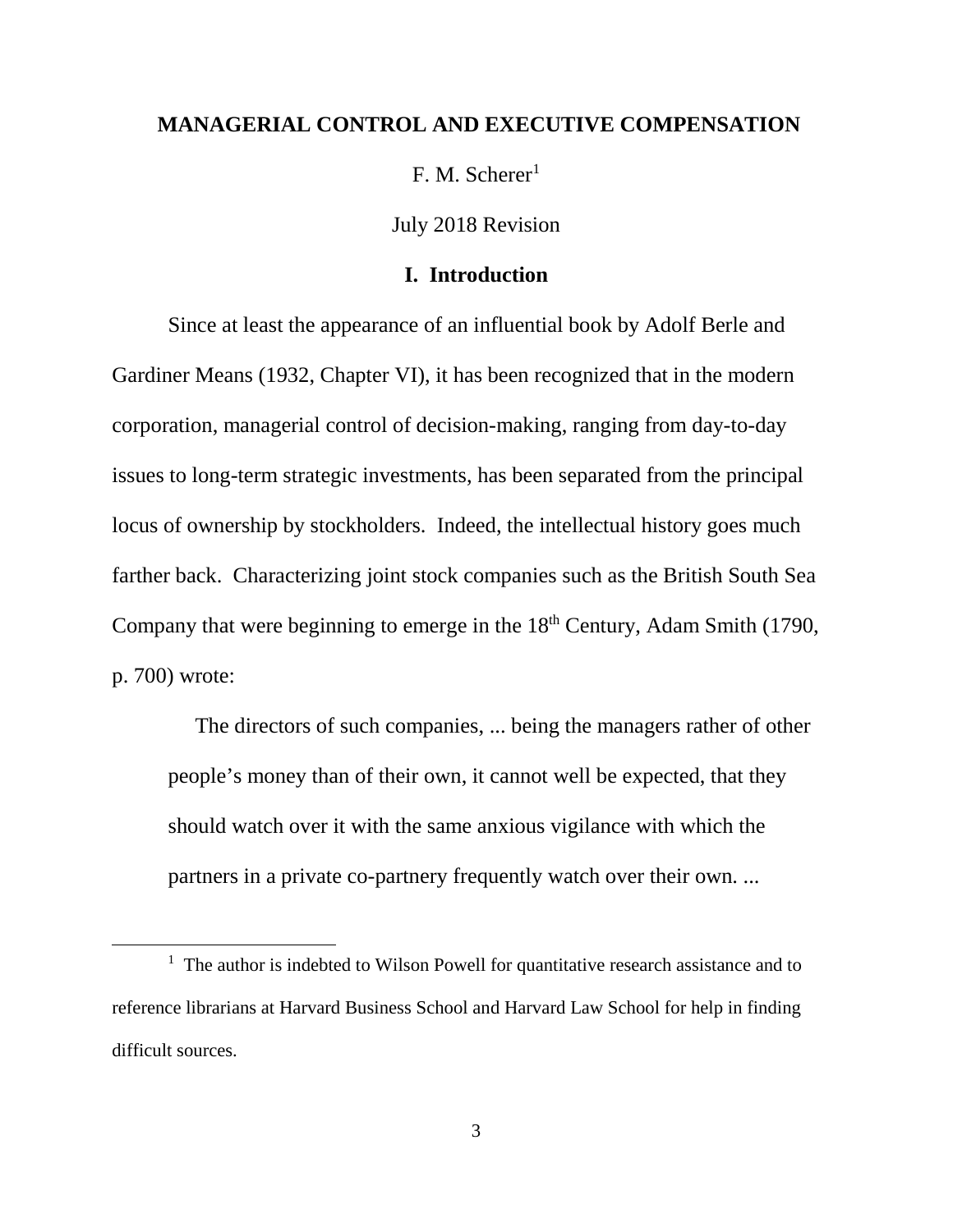Negligence and profusion, therefore, must always prevail, more or less, in the management of the affairs of such a company.

Early commentators on the "separation of ownership and control" (treated in some recent literature under a principal-agent rubric) speculated widely on how the behavior of managers with only a tiny ownership share in the companies they oversaw differed from the choices that would be made by knowledgeable owner-managers.<sup>[2](#page-4-0)</sup> One possibility is that "hired" managers strive less vigorously to run a tight ship – i.e., to allow "managerial slack" – and to avoid risks that would jeopardize their individual positions. Or recognizing that power and prestige are more closely correlated with sales and assets than with profits, they might seek growth opportunities that yield less than a market rate of return. Or in their attempt to be good citizens, they may confer upon company employees compensation and fringe benefits that exceed those consistent with profit maximization. In this paper I focus on a narrower set of benefits: managerial salaries (i.e., pay to themselves) that exceed what is required to enlist their services and spur them to maximum effort.

My interest in this subject comes from a sense of cognitive dissonance. Six decades ago, I was one of roughly 1200 MBA students at the Harvard Business

<span id="page-4-0"></span> $\overline{\phantom{a}}$  $\frac{2}{1}$  For a survey of the literature, see Scherer and Ross (1990), pp. 44-46.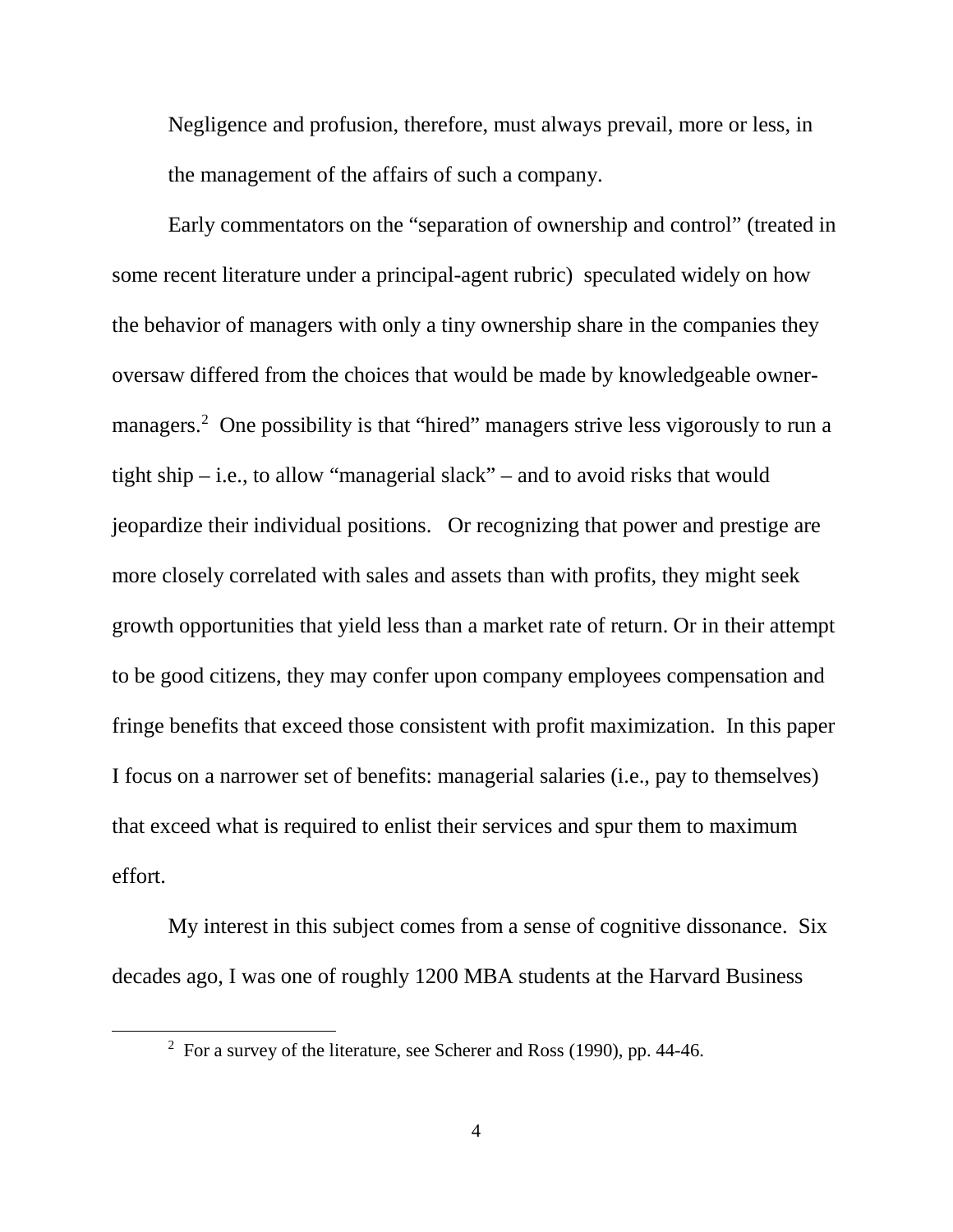School. The common folk wisdom among my fellow students, supported by analytic work whose province was left unspecified, was that in the typical leading American corporation, the compensation of top managers – a position to which many of us aspired – was on average thirteen times the pay of ordinary company employees. Since then, I have read with interest reports that top manager salaries were at first one hundred times, and more recently something on the order of three hundred times, the pay of average corporate workers. Were these reports true? And if so, what changed to allow such strikingly rising inequality of pay for corporate work?

#### **II. The Evidence**

Figure 1 summarizes the results of research by Lawrence Mishel and Jessica Schneider (2017) of the U.S. Economic Policy Institute. It combines careful methodology with the longitudinal view needed to interpret how compensation tendencies have changed. The study focused on diverse years, selected in part for data availability and emphasizing cyclical peaks, for samples of the 350 largest publicly-traded corporations, ranked by sales, in the United States. Using an accumulation of company annual reports, an attempt was made to identify compensation of each company's chief executive officer in two ways: compensation including the estimated value of stock options granted in the relevant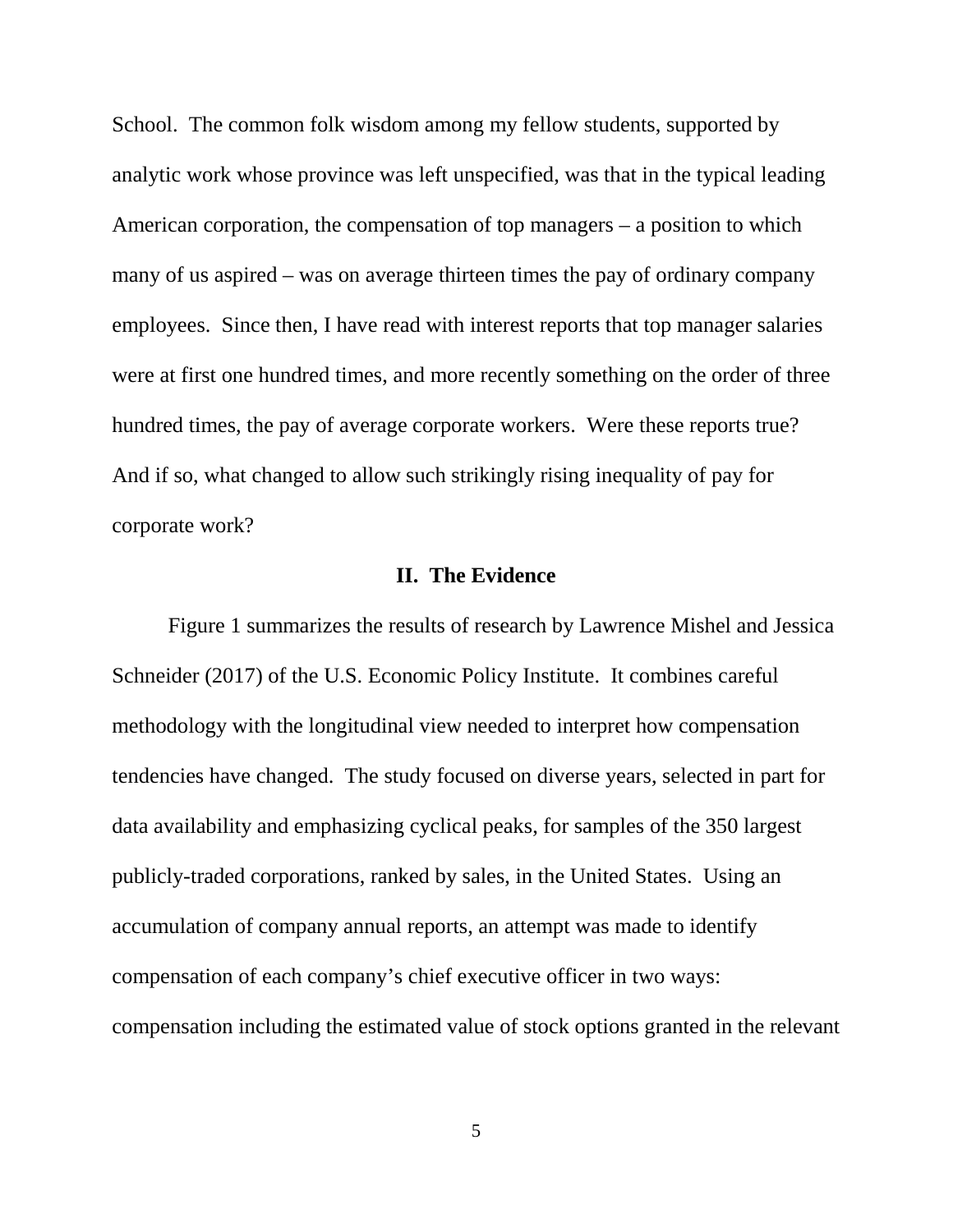year, and an alternative based on the value of options realized (i.e., granted mainly in earlier years). $3 \text{ CEO}$  $3 \text{ CEO}$  compensation was then related to annual average compensation data for private-sector production/nonsupervisory workers, derived from U.S. Bureau of Labor Statistics surveys. The ratio of sample average CEO pay, including the value of options granted, to average worker compensation was then calculated and is shown in Figure 1.



<span id="page-6-0"></span> $\frac{1}{3}$  $3\text{ }\Lambda$  According to a representative of Equilar, a consulting firm specializing in executive compensation analysis, most company reports value stock options granted using some variant of the Black-Scholes method.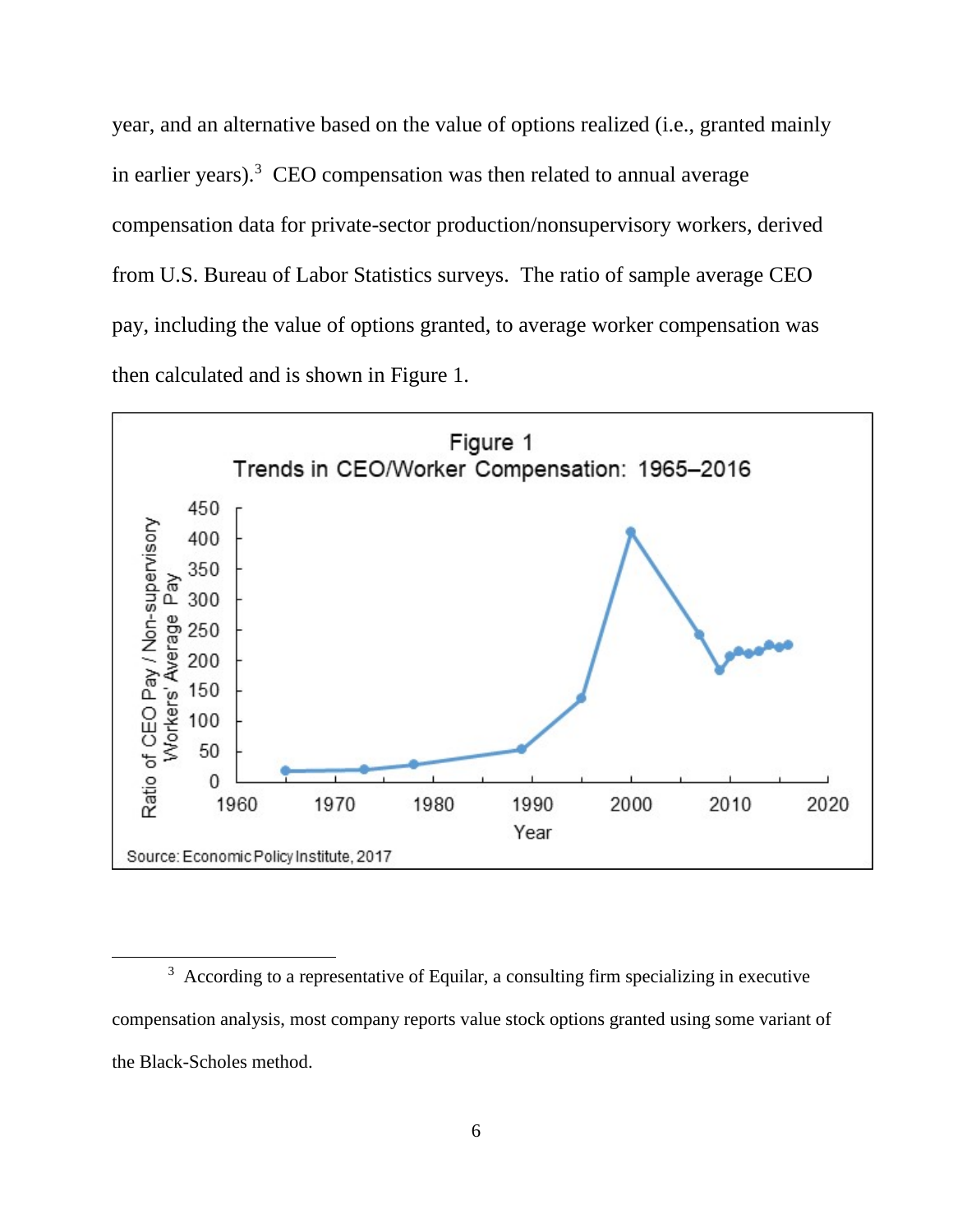The data reveal a strongly rising trend from 1965, the first year with data available, to 2000, after which a decline and then relative stabilization in the range of roughly 218 / 1 emerges. The 1965 ratio estimate of 18.4 / 1, the earliest systematic estimate shown, is roughly consistent with the 13 / 1 estimate from folk wisdom at the Harvard Business School in the late 1950s.

Alternative estimates in the published literature reveal a wide range of values, depending inter alia upon the sampling methodology used. For one attempt to corroborate the newer estimates, I used a compendium by the Equilar (compensation consulting) firm of the compensation received b 200 chief executives of public companies with at least \$1 billion in annual revenues, published in the New York Times.<sup>[4](#page-7-0)</sup> The mean compensation in 2016 of the 200 executives listed, valuing stock options at the time of grant, was reported to be \$19.67 million per CEO; compensation for median executives in the sample was \$16.96 million. For a benchmark on the pay of non-executive workers, I used aggregates on the average hourly earnings of production and nonsupervisory

 $\overline{a}$ 

<span id="page-7-0"></span><sup>4..</sup> Matthew Goldenstein, "Executive Pay: Race to the Top," New York Times, May 28, 2017, Sunday Business section. Equilar begin providing the survey to the Times in the mid-2000s. For 2017 data, see David Gellen, "Millions at Top, a Pittance Below," New York Times, May 27, 2018, Sunday Business section.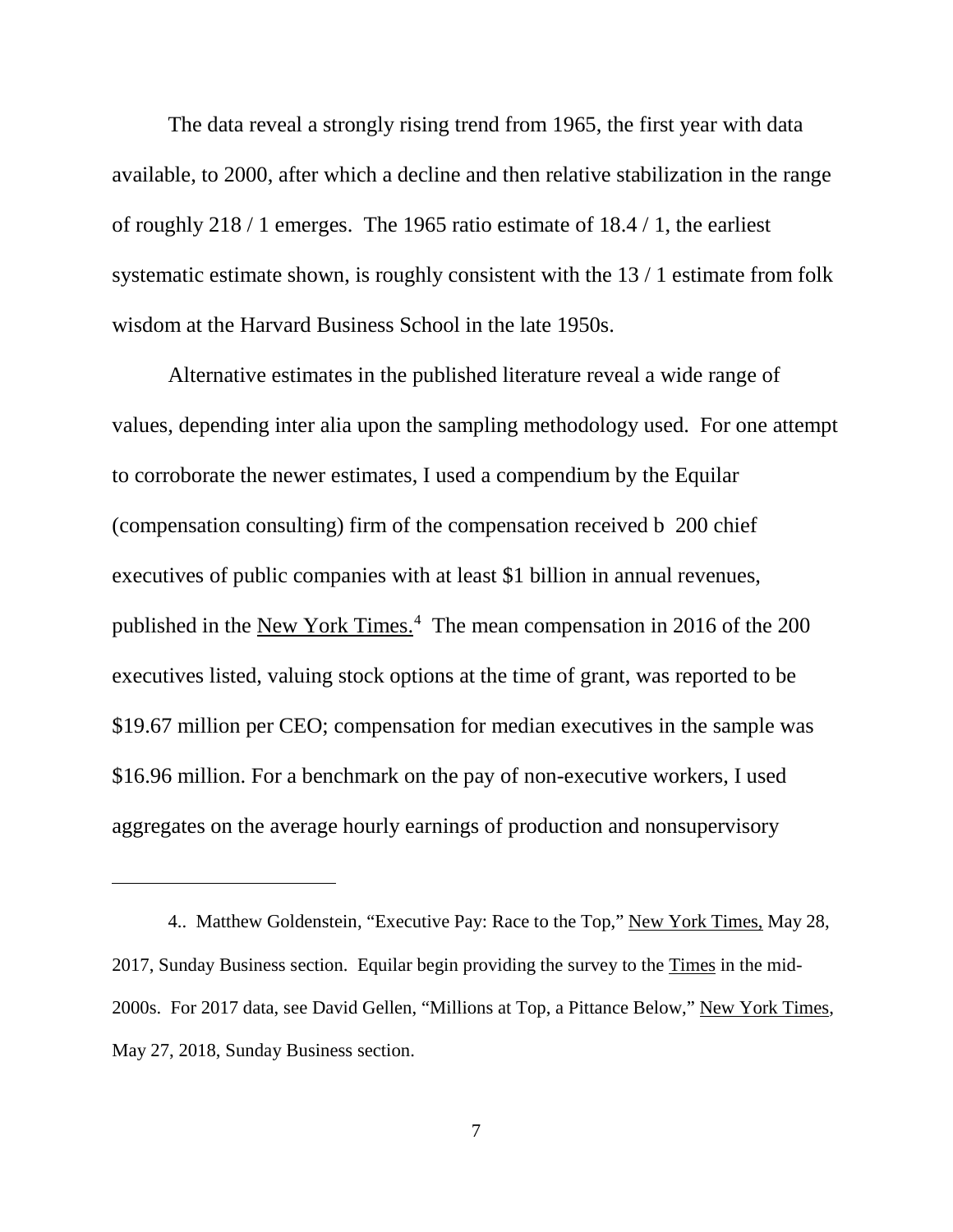employees, i.e., of \$21.52 per hour in June 2016, from Table B-15 of the January 2017 Economic Report of the (U.S.) President. Assuming, contrary to the 33.6 hour average reported, a 40-hour week and employment (including vacation at pay) 52 weeks of the year, this implies an estimate (on the generous side) of annual employee income at \$44,762. Dividing the Equilar sample median executive's total income estimate of \$16.96 million by my (generous) mean employee estimate, this implies an executive compensation / ordinary employee income ratio of 379  $/$  1 – i.e., larger than the 218 $/1$  ratio implied in Figure 1 and <sup>[5](#page-8-0)</sup> closer to the 300/1 figure often presented without documentation in newspapers and magazines.

 The Equilar survey permits among other things a breakdown of top executive compensation, company-by-company, among quite different categories of compensation. The 200-company means for the 2016 data used above and also for the 2017 reporting year were as follows:

<span id="page-8-0"></span> $\overline{a}$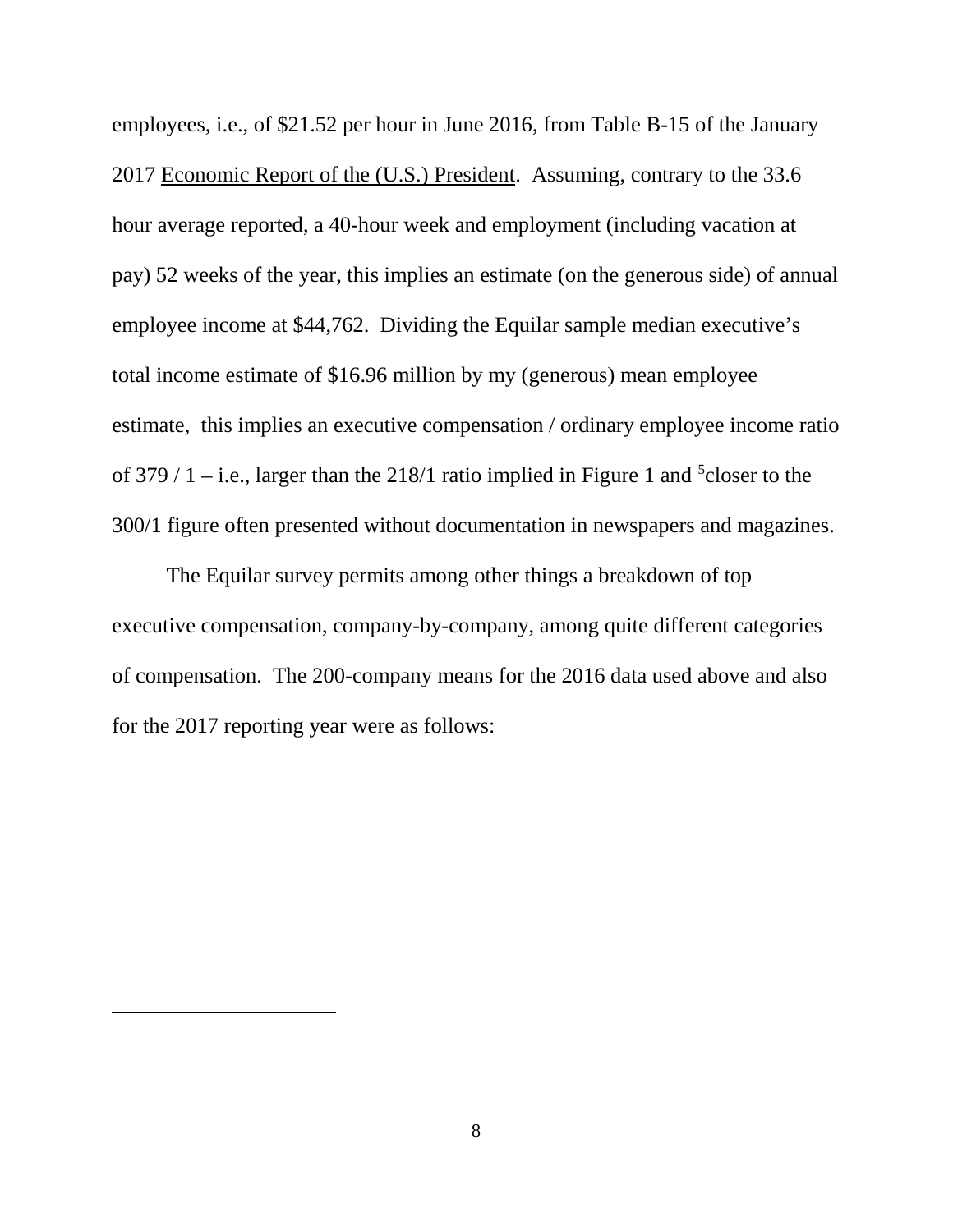|                            | 2016 Sample  | 2017 Sample  |
|----------------------------|--------------|--------------|
| Base salary                | \$1,382,822  | \$1,350,217  |
| Cash bonus                 | 4,195,680    | 4,420,349    |
| Perquisites etc.           | 480,247      | 676,271      |
| Value of stock awards      | 10,306,530   | 11,532,609   |
| Stock option awards        | 3,308,849    | 3,844,008    |
| Total average compensation | \$19,674,127 | \$21,823,453 |

Clearly, non-cash compensation dominates the CEO pay picture. There is reason to believe that stock option awards were more extensive during the first decade of the  $21^{st}$  century than in 2016 and 2017. According to a leading compensation consulting firm (Pay Governance, 2017, pp. 143-144), corporate America began using stock options extensively in executive pay packages in the 1950s, with their use peaking during the late 1990s bull stock market. But since then, emphasis has shifted to alternative long-term performance incentives, and in 2016, roughly consistent with the estimates tabulated above, the value of stock options was said to amount to only 18 percent of total executive long-term compensation. See also Murphy (2012), pp. 69-73, who reports that in 1992, nearly half of CEO pay came in the form of stock options, rising from about 20 percent in 1980.<sup>[6](#page-9-0)</sup>

Such estimates are highly sensitive to several compilation variables, including

<span id="page-9-0"></span> <sup>6</sup>  $6$ See also Hall and Murphy (2003), pp. 51-52.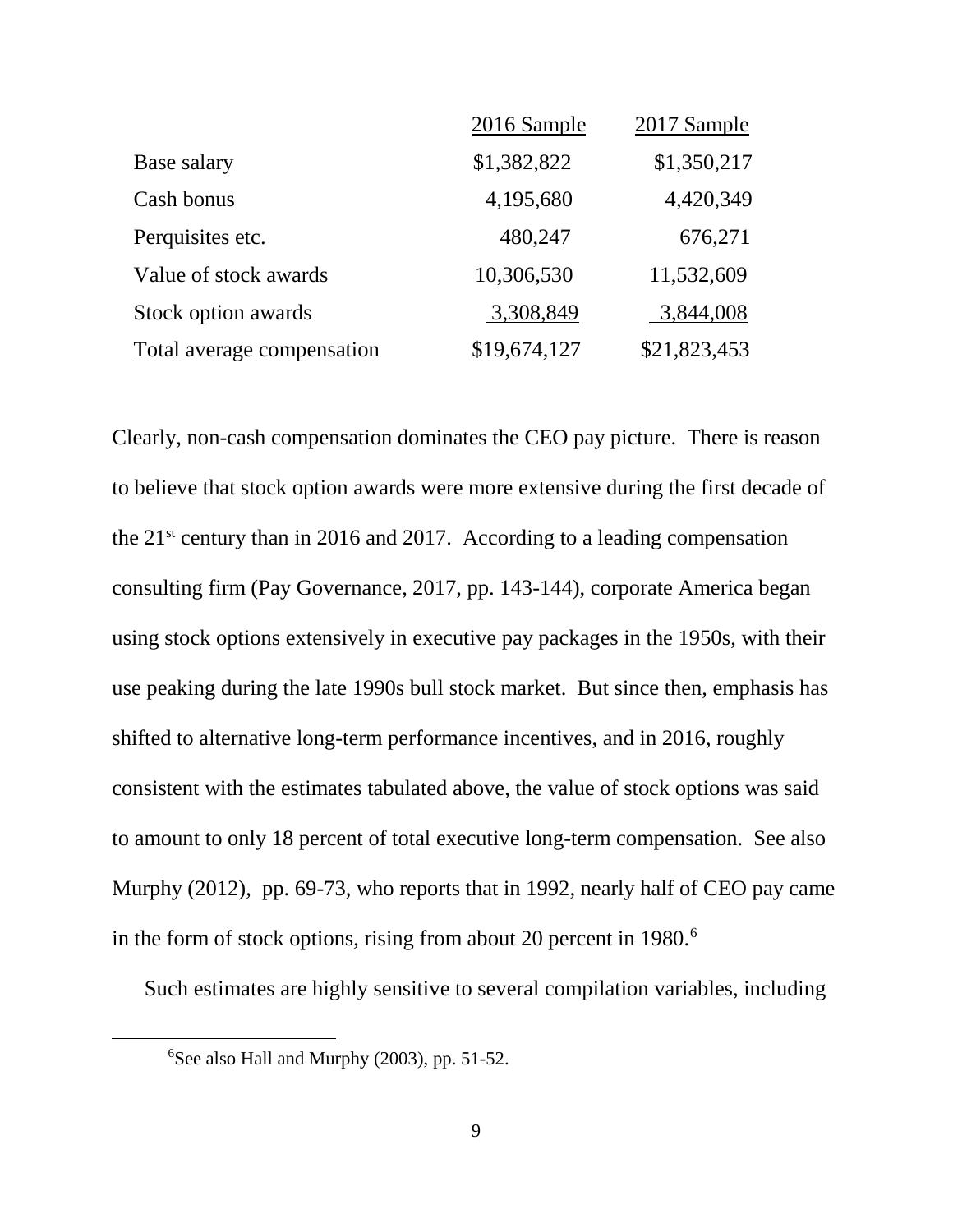the number and selection of top companies for which executive compensation is measured. A serious bias in the Equilar data tabulated above is that the annual survey focuses on the 200 highest-paid CEOs among U.S. public corporations with sales of \$1 billion or more (from a potential universe of more than a thousand) and which had filed proxy statements by the end of April in the reporting year. Obviously, this biases the compensation averages upward.

In a study adjusting work force compensation for likely skill levels and executive compensation for company performance variables, Ethan Rouen (2018) found for his much larger sample of 931 large corporations an unadjusted CEO/average employee compensation ratio of 138/1. The lower ratio is undoubtedly attributable to his larger and less-biased company sample size than that tapped by Equilar (200 best-paid CEOs). Or at the opposite extreme, American Enterprise Institute economist Mark J. Perry (2016) finds an average CEO-to-average worker pay ratio of 4.6 by taking as the numerator of the calculation data for 20,620 "chief executives" tallied by Bureau of Labor Statistics reports. But most of these 20,620 "chief executives" are likely to have led relatively small enterprises not experiencing the gap between ownership interests and managerial control emphasized in 1932 by Berle and Means.

Another significant problem with such CEO/average worker pay ratios is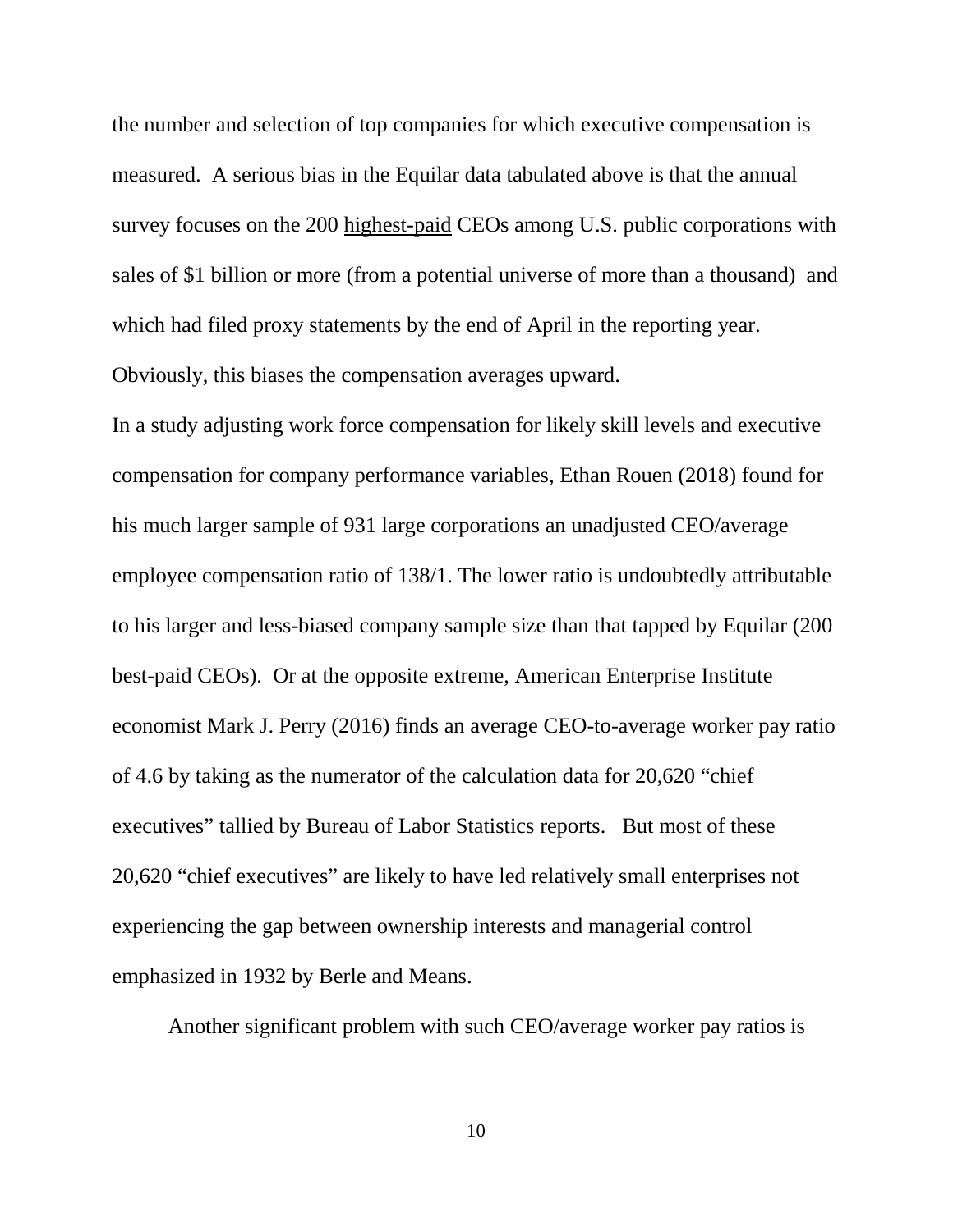that the compensation of employees is typically skew-distributed, with the high salaries of a relatively few top employees exerting a disproportionate upward effect on overall company means. Focusing on *median* employee pay rather than mean pay might present a more balanced picture of the degree of inequality. However, ascertaining median employee pay for statistical purposes has been difficult, at least historically. In 2010 the U.S. Dodd-Frank Act, which, with implementation guidelines issued in 2015 by the Securities and Exchange Commission, attempted to remedy the data conundrum, required that publicly listed companies begin disclosing in annual reports beginning for their 2017 fiscal years the compensation of their median employee, excluding the CEO, and the ratio of chief executive officer compensation to median employee compensation. The data became available for the Equilar 2017 survey. For the 200-company (biased) Equilar sample, the mean CEO/employee compensation ratio was 495/1; the median ratio was 275/1.

 Here too, one must be way of biases attributable both to sample selection and skewness. The S.E.C. reporting guidelines require that median employee compensation be disclosed for all employees, both domestic and in overseas subsidiaries, and for all job categories, managerial, technical, and routine. Some companies have extensive overseas operations taking advantage of low local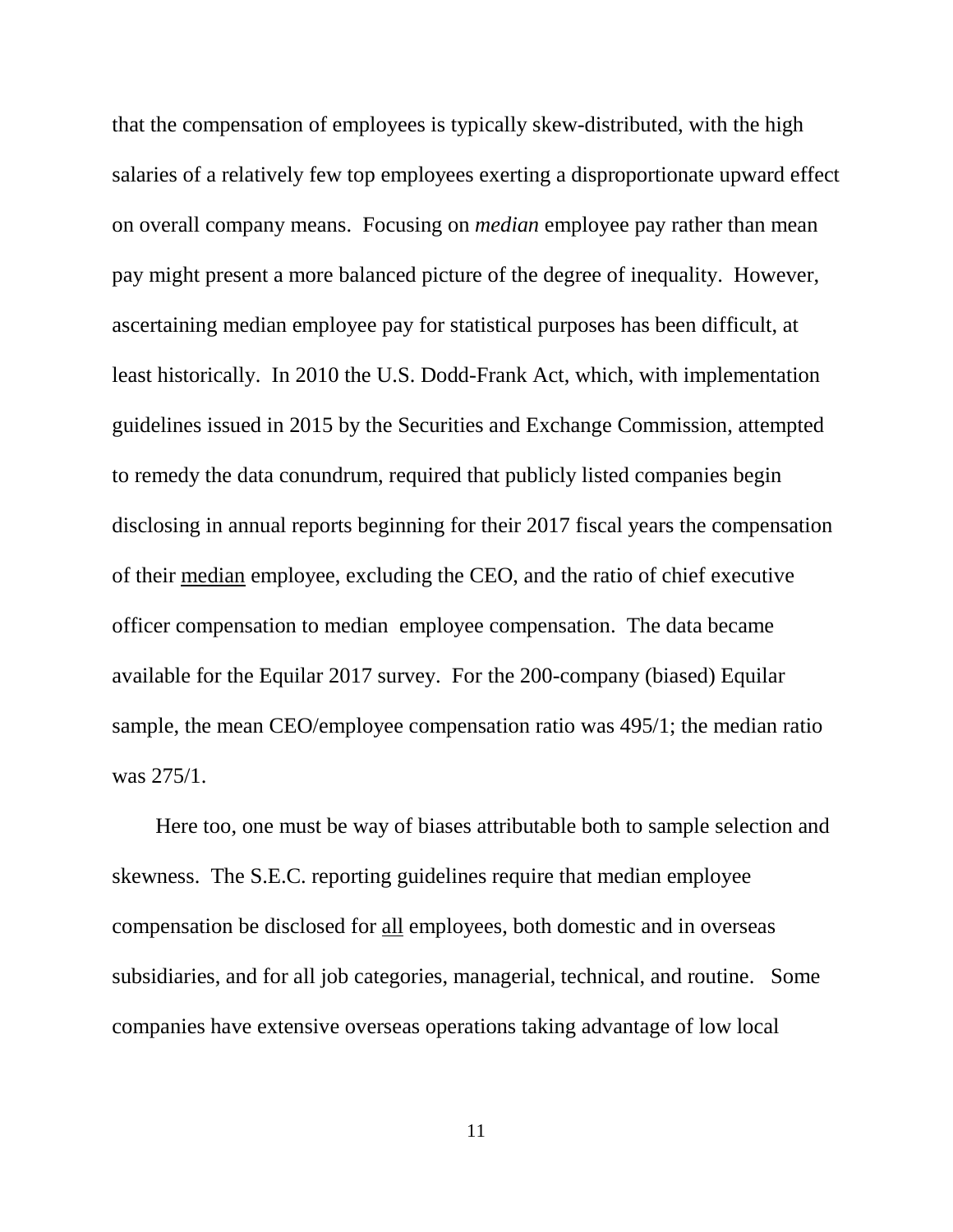wages, and others even domestically exhibit sharp differences between wage levels – e.g., with unusually low wages in companies with extensive retail operations emphasizing low-skilled staff and unusually high wages in biotechnology and other high-technology companies retaining a preponderance of highly-skilled scientists and engineers (e.g., the numerous small biotech firms based in Cambridge, MA). In an exploration of these variables, Kay and Martin (2018) studied the new compensation ratio data disclosed for 2017 by 389 companies included in the Standard & Poors 500-corporation compilation. They found that for their full sample, the median CEO pay level was 173 to one. However, the ratios varied widely: for the top 10 percent of companies, the CEO/all–employee ratio was 747/1; for the bottom 10 percent, 55/1. Median employee pay was found to be a more powerful driver of that ratio than variations in CEO pay.

Even when these complications are taken into account, it seems clear that there has been a substantial increase in the degree of inequality between the pay of top corporate executives and that of the workers under their span of control. Although our focus here has been on chief executive officers, high pay for CEOs undoubtedly spreads through at least corporate executive suites, if not to a wider managerial cohort, aggravating the overall increase in the inequality of U.S. income distribution. This conclusion was generalized in the important book by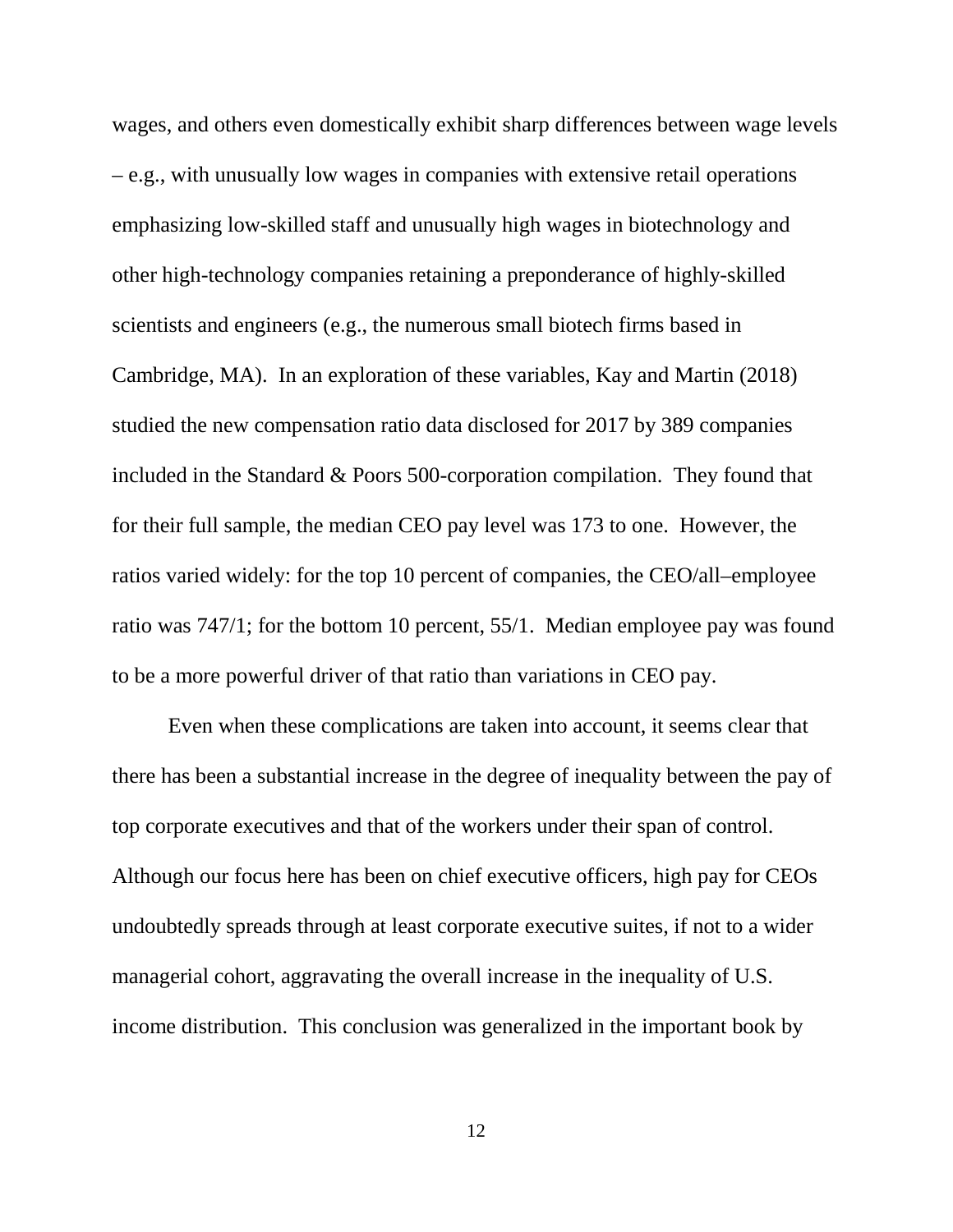Thomas Piketty, *Capital in the Twenty-First Century* (2014), pp. 302-303:

 Recent research ... allows me to state that the vast majority (60 to 70 percent) of the income hierarchy in 2000-2010 consists of top managers. By comparison, athletes, actors, and artists of all kinds make up less than 5 percent of this group. In this sense, the new US inequality has much more to do with the advent of "supermanagers" than with that of "superstars."

Another source (Pay Governance, 2017, p. 27) is more skeptical, suggesting that public company executives among the top 0.1 percent of U.S. taxpayers by income comprised only 20 percent of the top taxpayer cohort (numbering approximately 150,000) in 2005, down from 28 percent in 1993. Private company executives in the same elite 0.1 percent – that is, individuals less likely to be subject to the Berle and Means separation of ownership and control hypothesis – accounted for 21 percent. Finance professionals were said to occupy 18 percent of that top cohort.

## **III. Market Forces vs. Managerial Power**

These statistics suggest a broader question: Is the pronounced relative rise in reported chief executive compensation the result of market forces – e.g., because of tougher competition for talent – or are top executives exercising selfaggrandizing power (in other words, rent-seeking) in the sense implied inter alia by Berle and Means? The private-public comparison in the preceding paragraph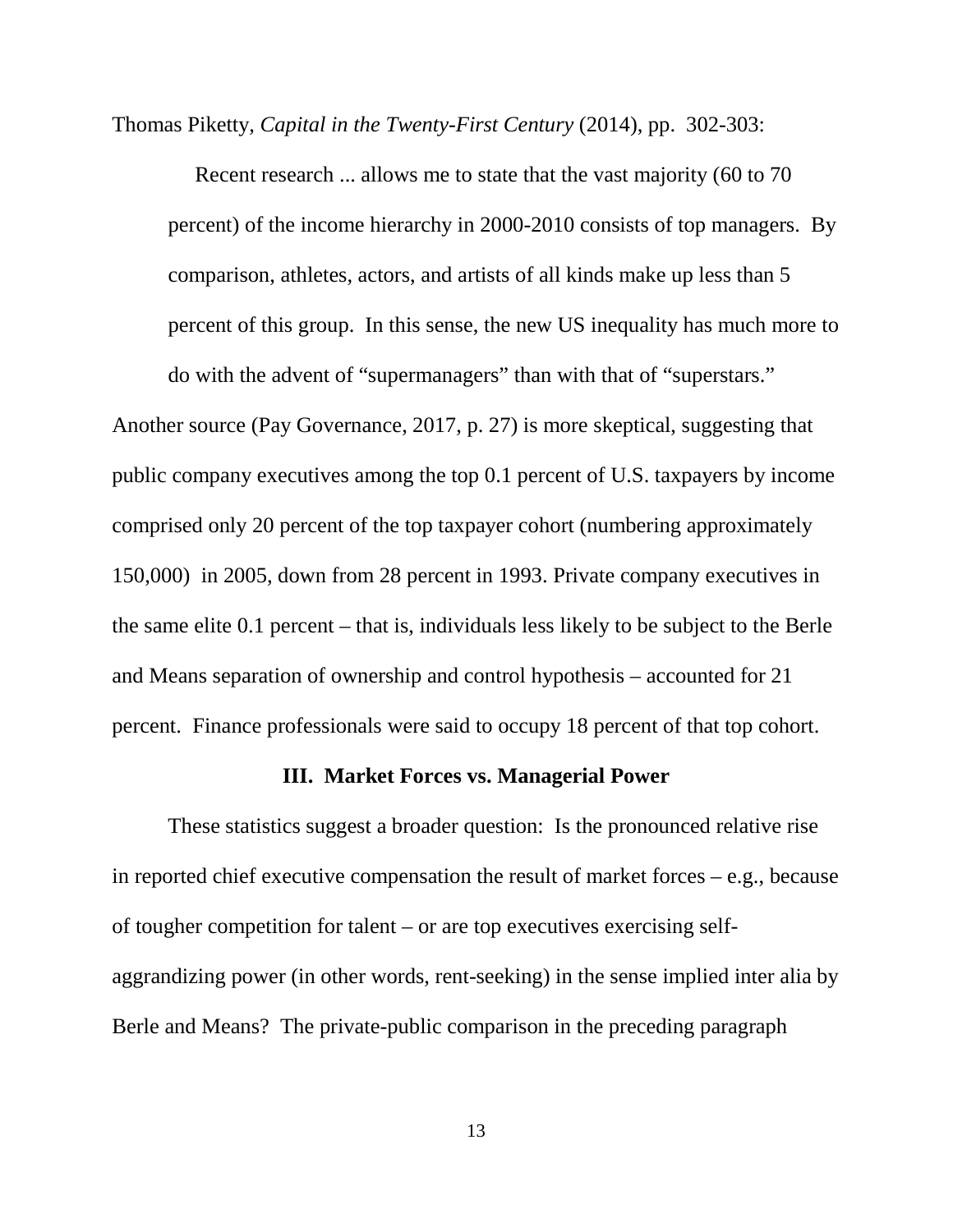suggests that corporate managers' rising pay may simply be the result of vigorous competition for a limited supply of top talent, in parallel with the high compensation realized by acclaimed movie stars, sports heroes, leading attorneys, and similar persons of extraordinary ability. Skepticism is suggested by my personal experience as a one-time MBA student. In 1958, when top managers were paid a much lower multiple of American corporate employee averages, the number of new masters' degrees in business subjects, including accounting as well as standard MBAs, was 4,041. And to repeat, many of my MBA classmates were eager eventually to win CEO positions in Fortune 500 companies. See Scherer (2006, p. 336), drawing upon U.S. *Statistical Abstract* data. By 2000, in contrast, the number of business-specialty masters' degrees rose to 112,258 – a growth rate of 7.92 percent per year, almost surely exceeding the growth in the number of top public corporation CEO positions. Can such rapidly rising supply be reconciled with more slowly growing demand? Or has the marginal product of superior management risen sharply? A puzzle is posed that cannot be resolved here.

It is also possible that the increase in CEO pay differentials is explained by superior performance interacting with compensation schemes that more assiduously reward such performance. Or alternatively but less plausibly, high CEO salaries might motivate rank-and-file personnel more strongly in their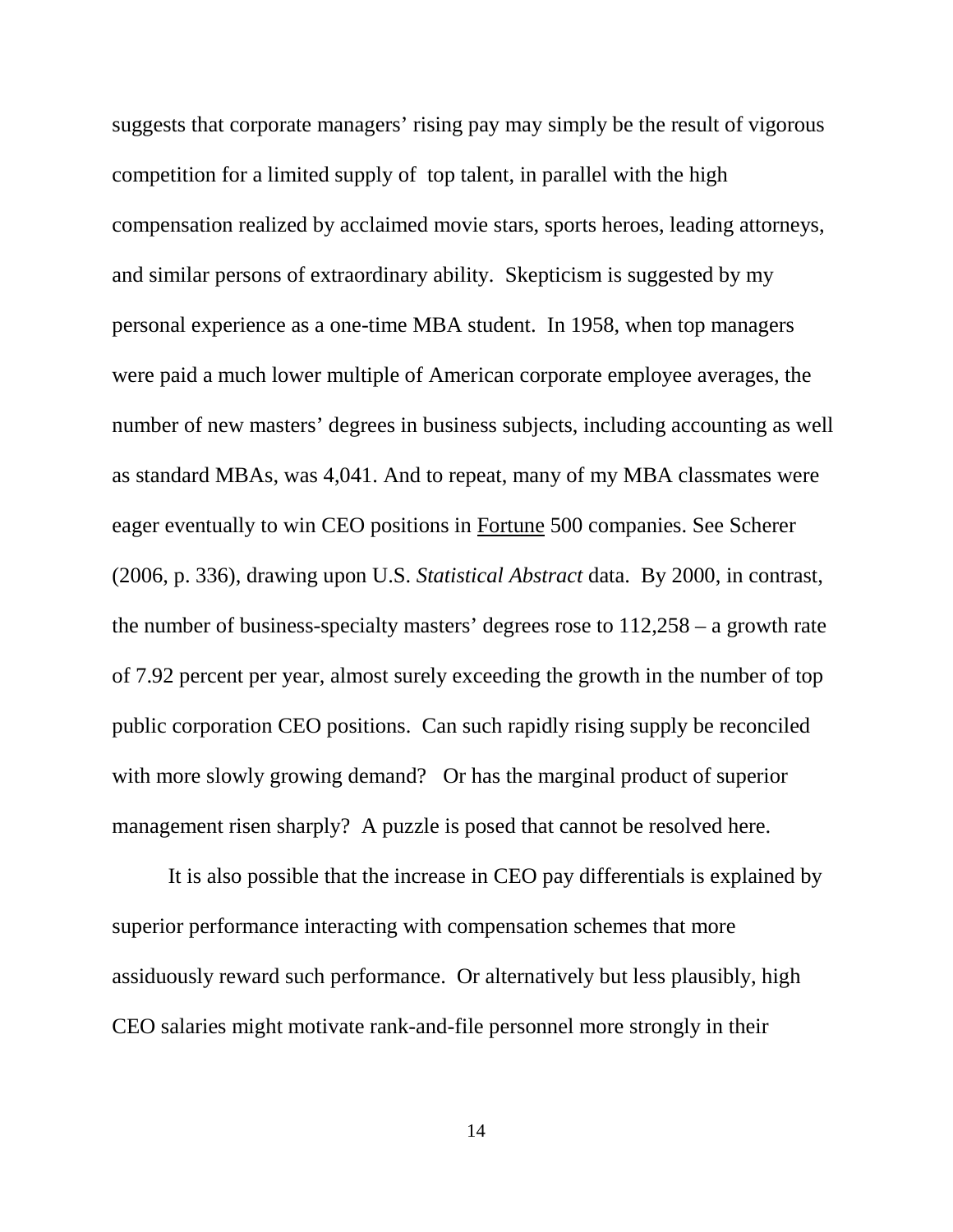struggle to achieve a top management slot. Several quantitative analyses have addressed the relationship between top executive compensation and the economic performance of the corporations they lead. In an early study, Jensen and Murphy (1990-2, p. 261) found the correlation weak. On average, a \$1,000 change in the value of company shareholder equity was linked to a change of roughly two cents in current- and next-year salary plus cash bonus and 30 cents in the present value of the CEO's expected compensation-linked wealth. Or, taking into account in addition the probability-weighted risk of outright future dismissal, a \$1,000 shareholder wealth loss led on average to a 5 cent income-related wealth loss for CEOs of large firms and \$2.25 for small firms. Larger links, of \$3.25 for a \$1,000 shareholder wealth change, were found to stem from an average CEO's existing holdings of company common stock, undergirding the authors' suggestion (1990-1, pp. 139-141) that boards of directors require CEOs to become substantial owners of their firms' common stock. Summarizing another quantitative analysis, compensation consultant Graef Crystal testified in 1992 that on average over a five-year period, changes in total company shareholder returns explained only about 0.8 percent of 200 CEOs' total compensation, including bonuses and stock options. U.S. Senate (1992). The relationship was statistically insignificant.

In a more recent and complex analysis, Ethan Rouen (2018) found for 931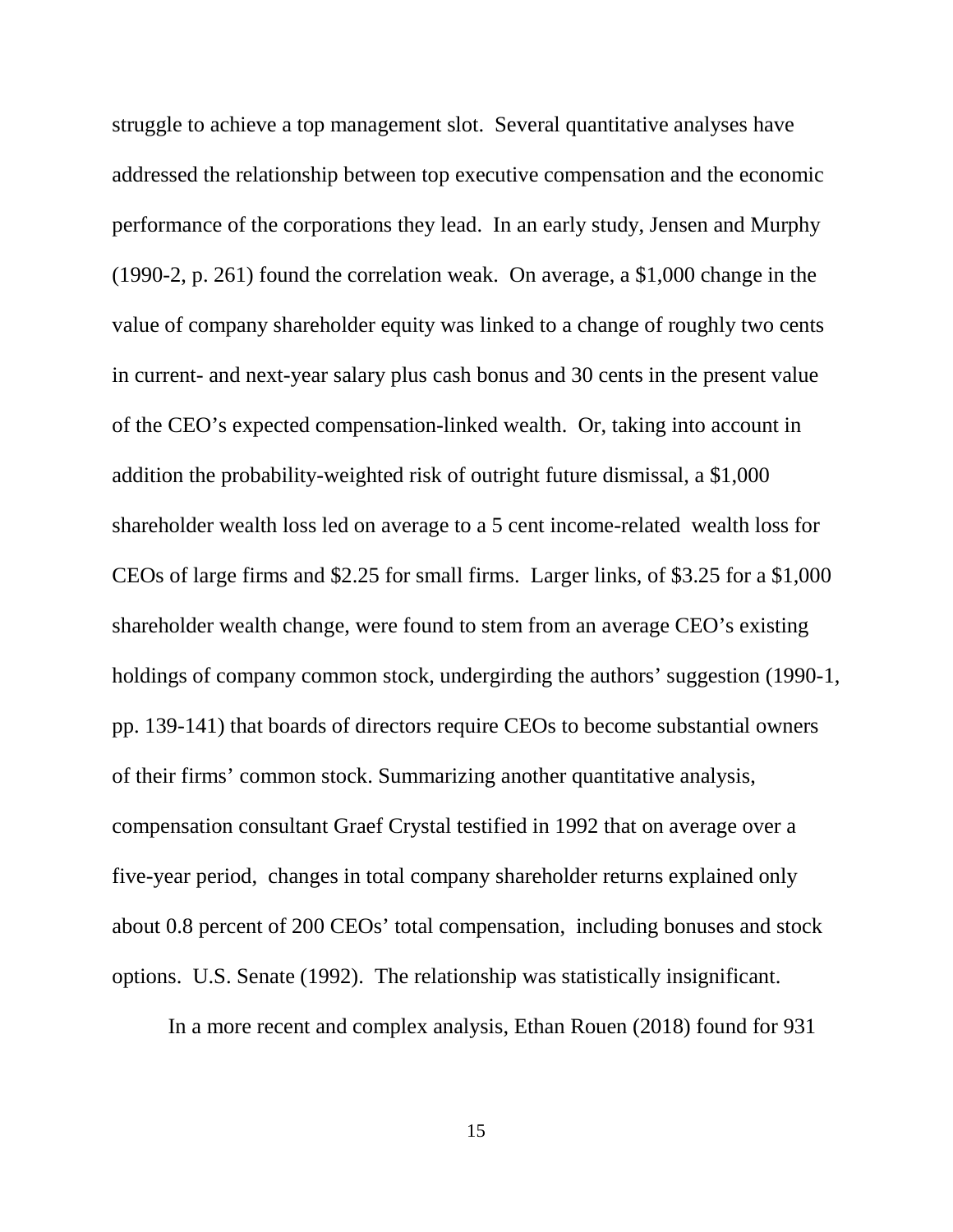U.S. corporations that variations in company performance were positively correlated with differences in CEO pay that might have been linked to a battery of plausible pay-determining variables – i.e., that positive incentive mechanisms were working. However, a negative relationship emerged for pay disparities without the performance and industry condition controls analyzed by Rouen. By far the strongest variable explaining CEO compensation was the value of company assets, with a t-ratio of 64.9. CEO pay was positively related to company profit returns as a percent of assets ( $t = 4.66$ ), CEO tenure in office ( $t = 6.03$ ), whether the CEO was recruited from outside the firm  $(t = 2.90)$  (which could in a competitive talent market require higher compensation), and the variability of the company's return on assets ( $t = 5.14$ ). The last of these relationships is presumably explained by the fact that greater profit variability increases the value of stock options under the Black-Scholes (1973) option pricing model, all else equal. One implication is that the size of a CEO's employer is far more important to compensation than diverse performance-linked variables. One possible market-based rationalization is that the challenges facing CEOs of large corporations are more formidable than those in smaller entities.

An alternative reading of the published evidence is that CEO compensation results more from a rent-seeking process – i.e., taking privileged advantage of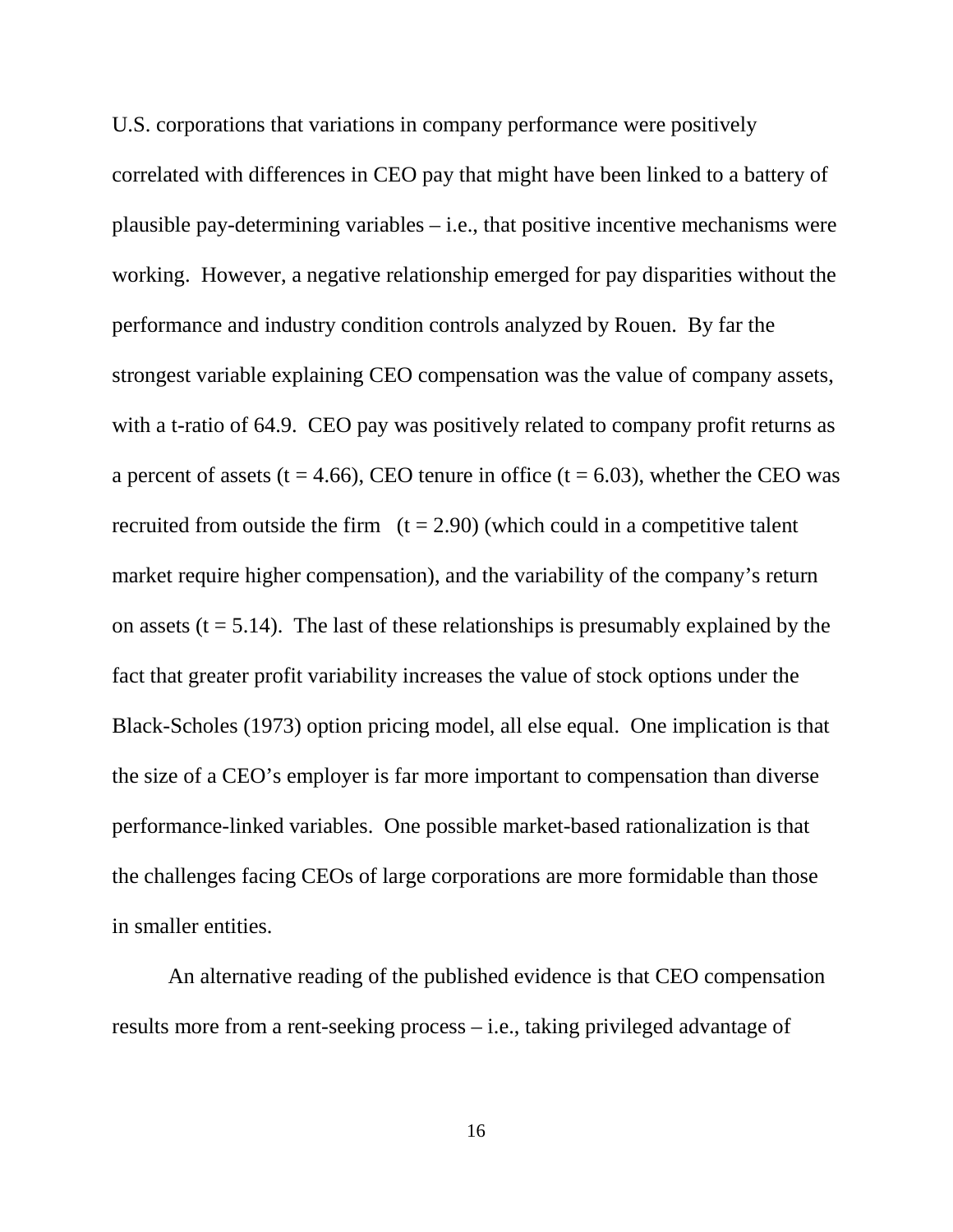companies' ability to pay substantial salaries – than from a response to competitive market incentives and as a means for rewarding superior performance. See e.g. the survey by Murphy (2012, pp. 138-139). To add perspective on this hypothesis, the Equifax data for 2016 were tapped.<sup>[7](#page-17-0)</sup> Among the 200 chief executives surveyed by Equifax, 147 could be linked to those included among the Fortune 500 corporations (Fortune, June 15, 2017) for the 2016 reporting year. Among the 134 of those 147 whose employers reported positive profits for 2016, average total executive compensation was 1.79 percent of profits, with a median of 0.79 percent and a maximum of 31.9 percent (the latter for XPO Logistics)<sup>[8](#page-17-1)</sup>. Thus, compensation of the top executive alone comprised a relatively modest fraction of the average large corporation's profits, which provides a minimum estimate (not counting income tax and waste) of corporations' rent-paying potential.

#### **IV. Forces Leading to the Change in Compensation Patterns**

Two strands of public debate converged to affect the executive compensation changes observed in this paper.

On one hand, following inter alia the writing of Berle and Means, it was

<span id="page-17-0"></span> <sup>7</sup>  $7$ New York Times, May 28, 2017, pp. 6-7.

<span id="page-17-1"></span><sup>&</sup>lt;sup>8</sup>The minimum percentages (0.09 percent) were, surprisingly, for two banks: Bank of America and Citigroup. Compare Scherer (2016), p. 290. Biotech superstar Gilead Sciences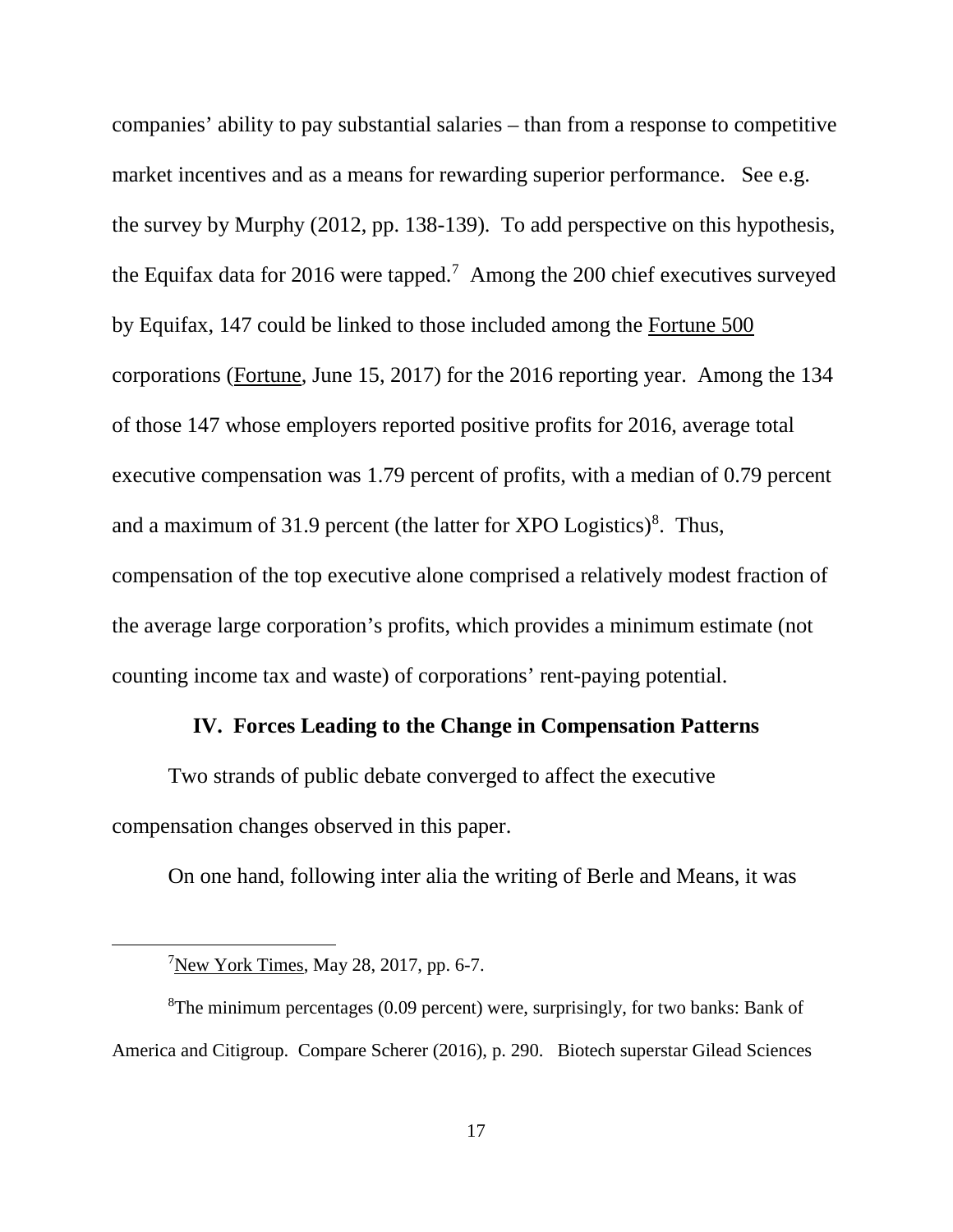recognized that corporate managers had substantial discretion among the goals they pursued. Even in business-oriented schools and other organizations, some argued that managers should exercise "corporate responsibility," i.e., attempting to serve their customers well, among other things, through reasonable prices and R&D policies, and providing fair compensation to their employees. An influential exponent of this view was Wallace Donham, dean of the Harvard Business School between 1919-42. He asserted inter alia that "The social responsibility of the business man ... is inescapable." McDonald (2017, p. 59). One of my most enduring memories from HBS was of Professor Georges Doriot, whose secondyear course in "Manufacturing" was one of the most heavily enrolled options, telling us in 1957-58 that every evening, we should stand before the mirror and ask ourselves, "What have you done today for the benefit of society?" In 1981, the U.S. Business Roundtable issued a statement urging that the business corporation "rises from above the bottom line to consider the impact of its action on all, from shareholders to the society at large." Clifford (2017, p. 60).

Against this view Milton Friedman fired a powerful shot in a 1970 New York Times Magazine article subtitled, "The Social Responsibility of Business Is To Increase Its Profits," arguing that corporate managers' prime task was to

 $\overline{a}$ 

was third-lowest at 0.10 percent.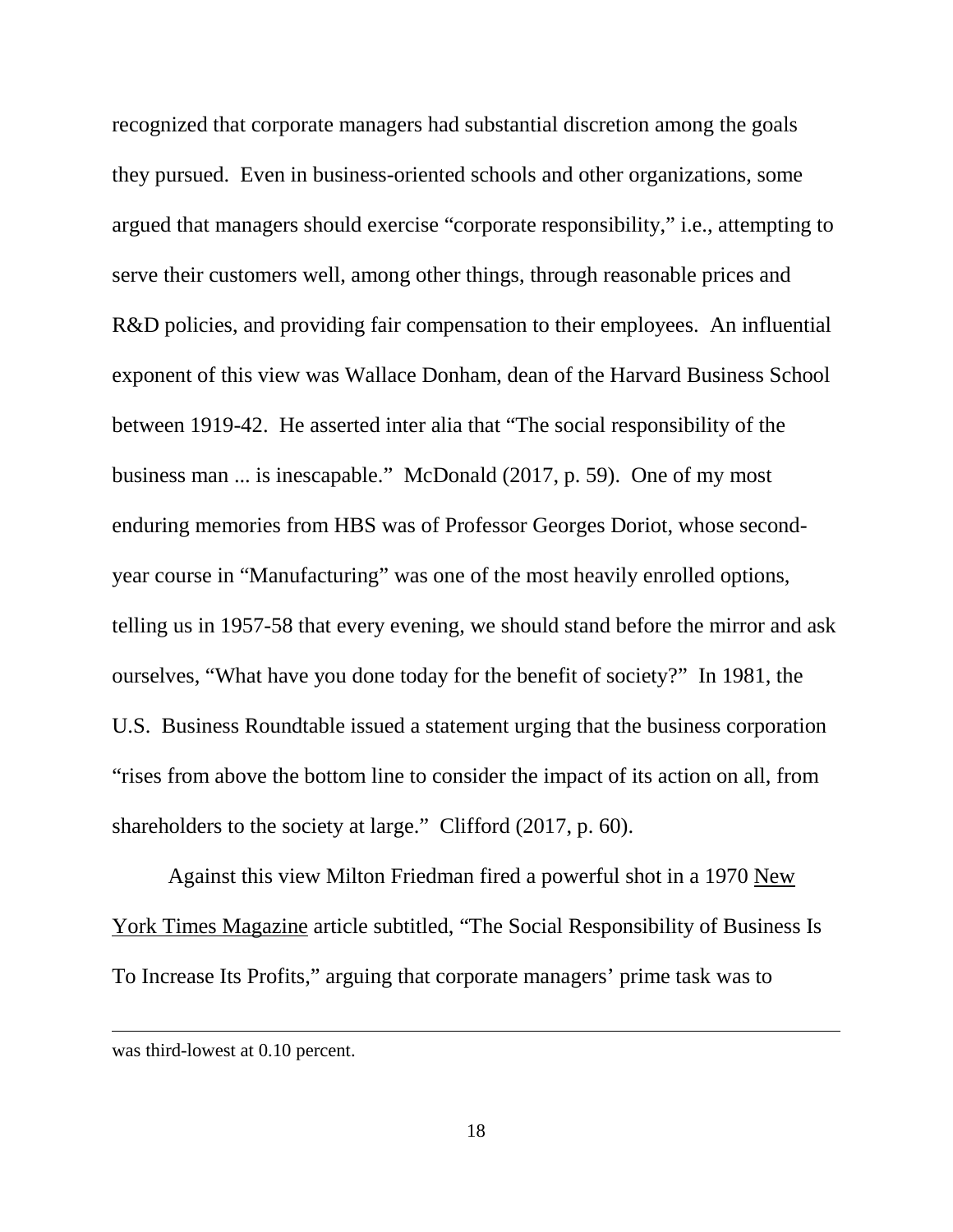maximize shareholder wealth. Building inter alia upon pioneering work published with William Meckling (1976), Michael Jensen joined the faculty of the Harvard Business School and created a new course that emphasized the agency problems of corporate management and advocating shareholder value maximization. See McDonald (2017), Chapter 42. Jensen and his co-authors (e.g., Jensen and Murphy, 1990-1 and 2) argued in a duet of influential articles that corporate executives should be motivated more strongly toward profit maximization by requiring increased common stock ownership and the conferring of performancebased pay in the form of explicit incentive schemes and stock options.

It is difficult to disentangle cause and effect, but incentive-based pay did increase in the period following World War II along with a general increase in CEO compensation. A governmental intervention responding to these trends may paradoxically have amplified them. In 1992, a U.S. Senate subcommittee convened hearings on executive compensation. In his opening remarks, chairman David Boren stated inter alia:<sup>[9](#page-19-0)</sup>

Ten years ago, the [median] CEO made 35 times more than the average worker did. Today that ratio has jumped to approximately 100 times....The [tax] law does not currently define what is reasonable

<span id="page-19-0"></span> <sup>9</sup>  $^{9}$ U.S. Senate (1992), pp. 1-3.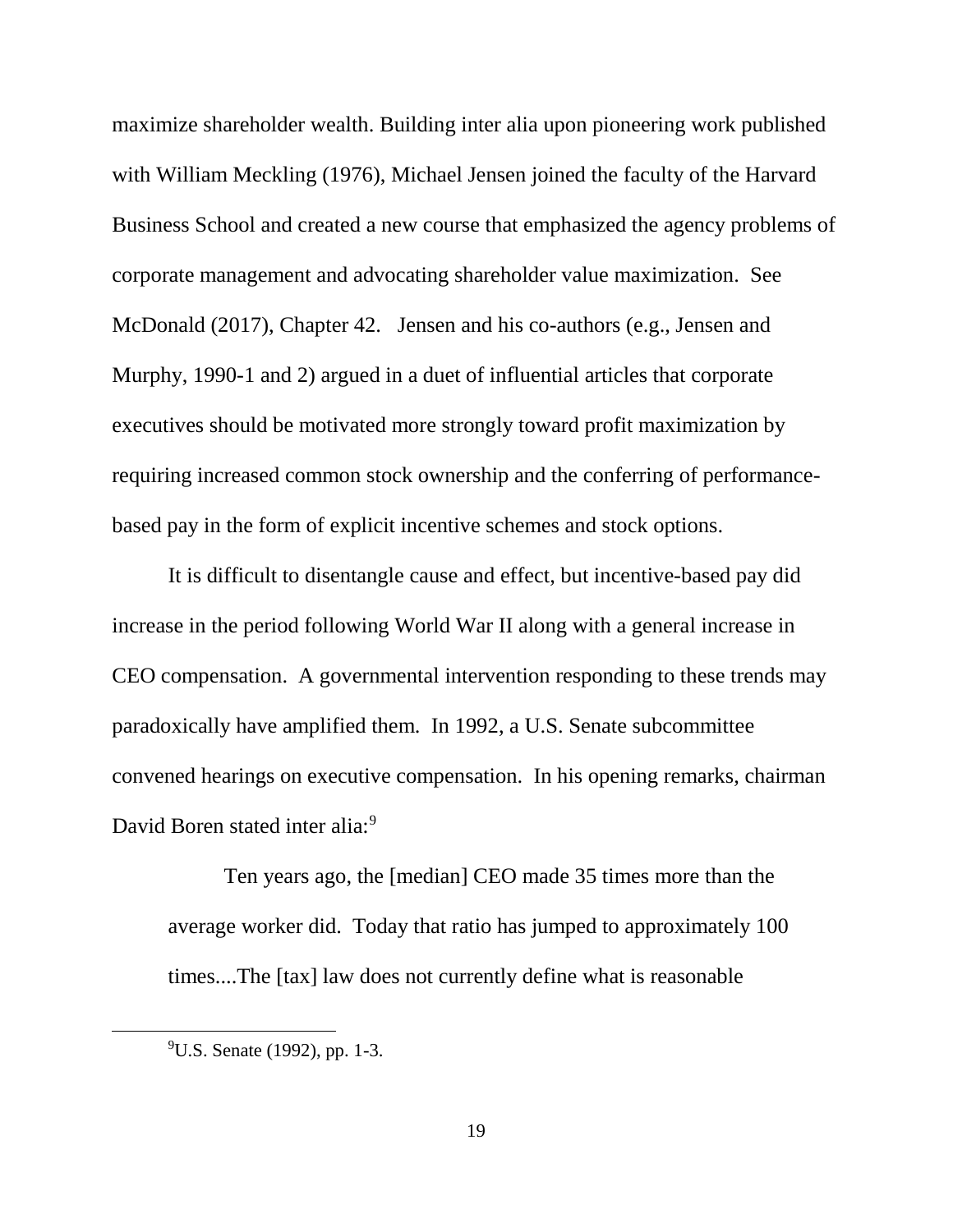compensation. This proposal ... would consider all compensation over \$1 million to be unreasonable.

After extensive testimony and analysis, the subcommittee and then narrowlydivided Congressional majorities added in 1993 a new Section 162(m) to the U.S. tax law.[10](#page-20-0) Instead of outlawing executive compensation above \$1 million, it made compensation paid to the CEO and other highest-paid corporate executives deductible by the corporation against federal income taxes only if the compensation was part of a performance incentive scheme, requiring in addition that the performance arrangements be approved by an independent committee of the corporate board of directors, the so-called compensation committee, and that the terms of the compensation scheme be approved at least every five years by the majority of company shareholders (later called "say for pay.") Without tax deductibility, the impact of above-\$1 million non-incentivized compensation would have come as a full decrease in a company's reported after-tax profits, rather than being shared with Uncle Sam.

After enactment of Section 162(m), the ratio of CEO compensation to

<span id="page-20-0"></span> $10$ The incentive requirements were eliminated as part of the major corporate income tax law revision enacted in 2017, effective in 2018. For speculation on the effects of the change, see Lerner and Sinkular (2018).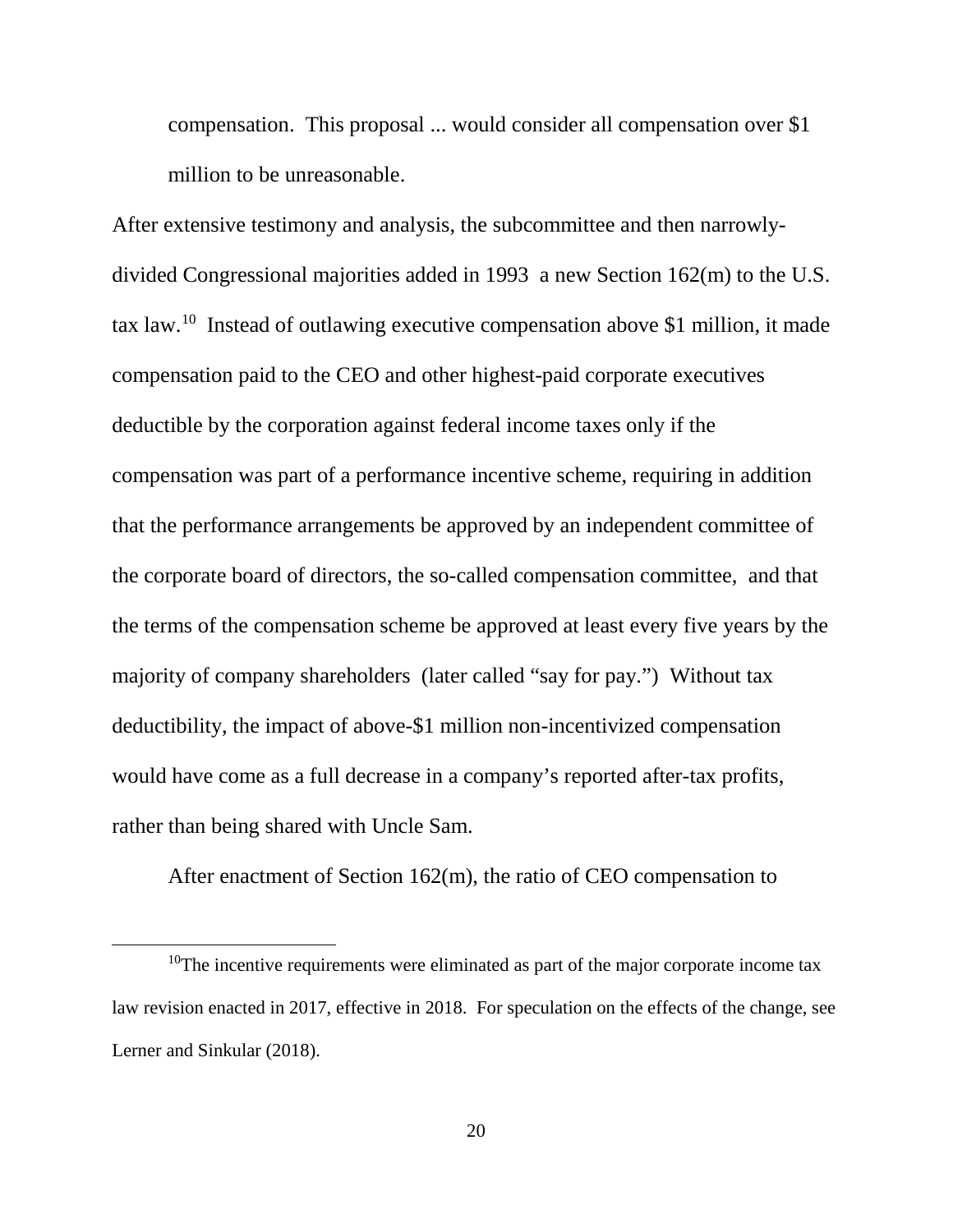average worker pay soared, as Figure 1 shows, and most of the increase seen in the 2016 tabular breakdown from Equifax reports, involved compensation other than "base salary." Whether one can link causation to the 1993 tax law changes remains debated. Bebchuk and Fried (2004, pp. 72-73) argue that corporate executives took advantage of the Section 162(m) enthusiasm, using their influence over directors "to obtain substantial additional options without having to bear a corresponding downward adjustment in compensation." This author concurs, although a more benign inference is favored by Rose and Wolfram (2002). What remains clear is that dramatic increases in the CEO / worker pay ratio occurred in the 1990s, mitigated in the first decades of the  $21<sup>st</sup>$  century by stock price slumps, one beginning in 2000 and one following the 2008 financial-market crisis, which in turn affected the value of both stock options and outright stock grants. The availability of better data on CEO/ median worker pay ratios should support analyses (not attempted here) providing superior insight into the chain of causation.

## **V. How Top Managers Influence the Pay System**

An expectation accompanying the 1993 U.S. tax reform was that, by penalizing pay without performance incentives and delegating to compensation committees (already in existence on many corporate boards) the power to set

21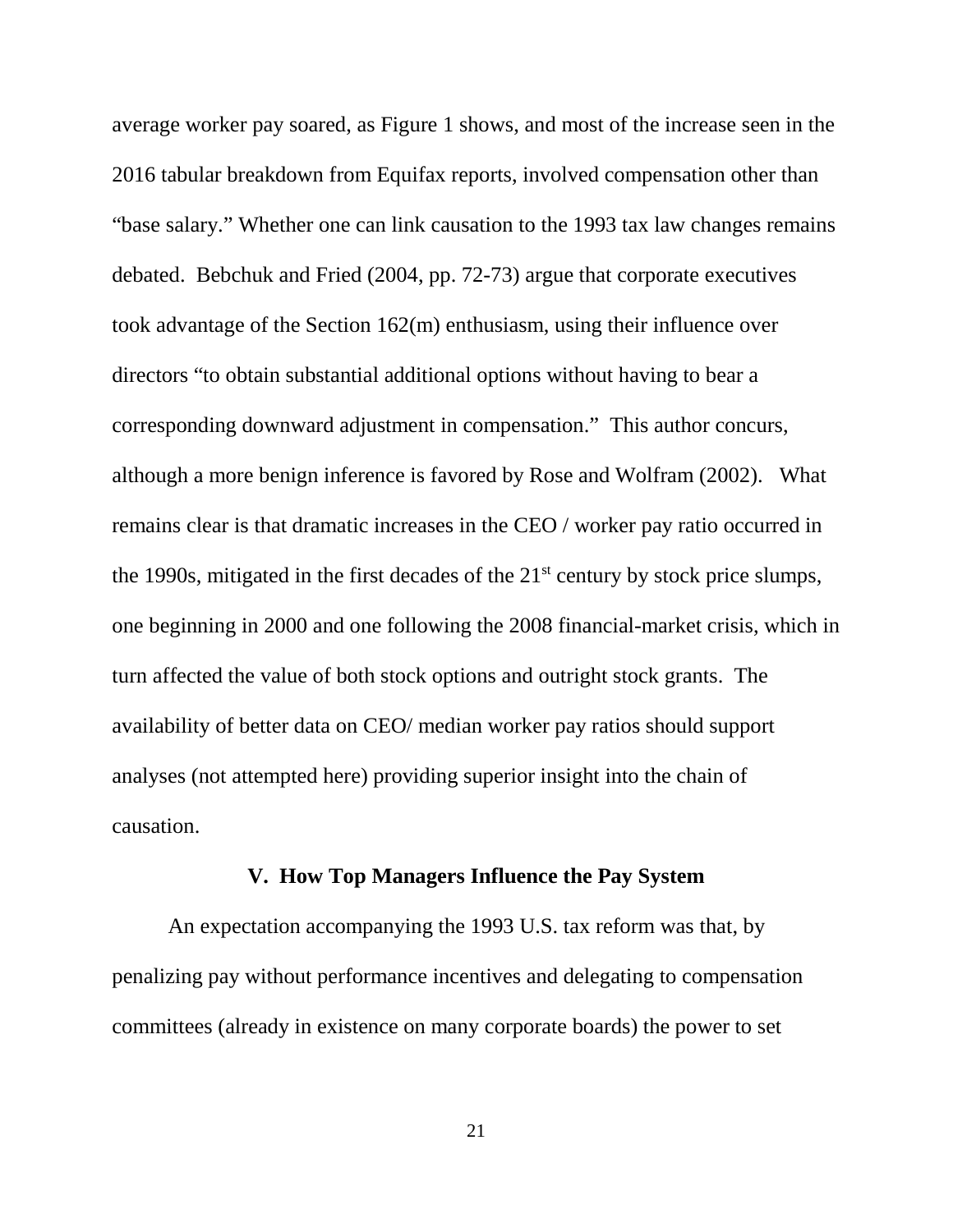incentive targets and formulas, tendencies toward excessive compensation without appropriate effort would be severely lessened. For several reasons, this view proved to be optimistic. $^{11}$  $^{11}$  $^{11}$ 

For one, passage in 1993 of Internal Revenue Code Section 162(m) strengthened the role of corporate board compensation committees in setting top management compensation. Companies that lacked such committees established them. But initiative in making board appointments is typically exercised by the chief executive officer. It is only human nature for the CEO to pick board members, and to designate compensation committee members, who are in general friendly to top management and do not rock the boat. See Mace (1971, pp. 43-71 and 94-101) and Scherer and Ross (1990, p. 43). And board members have a reciprocal incentive to be cooperative. In 2015, the average compensation (cash plus stock grants) for a Standard & Poors 500 corporation board member was \$260,000 – a definite attraction to serving. On average, being a member of the compensation committee added a retainer of \$10,000. Pay Governance p. 158.

One function of compensation committee members is to establish in advance performance incentive goals (such as a target accounting return on investment, or a

<span id="page-22-0"></span> $11$ For an early book-length analysis of the problems, see Bebchuk and Fried (2004). See also Clifford (2017).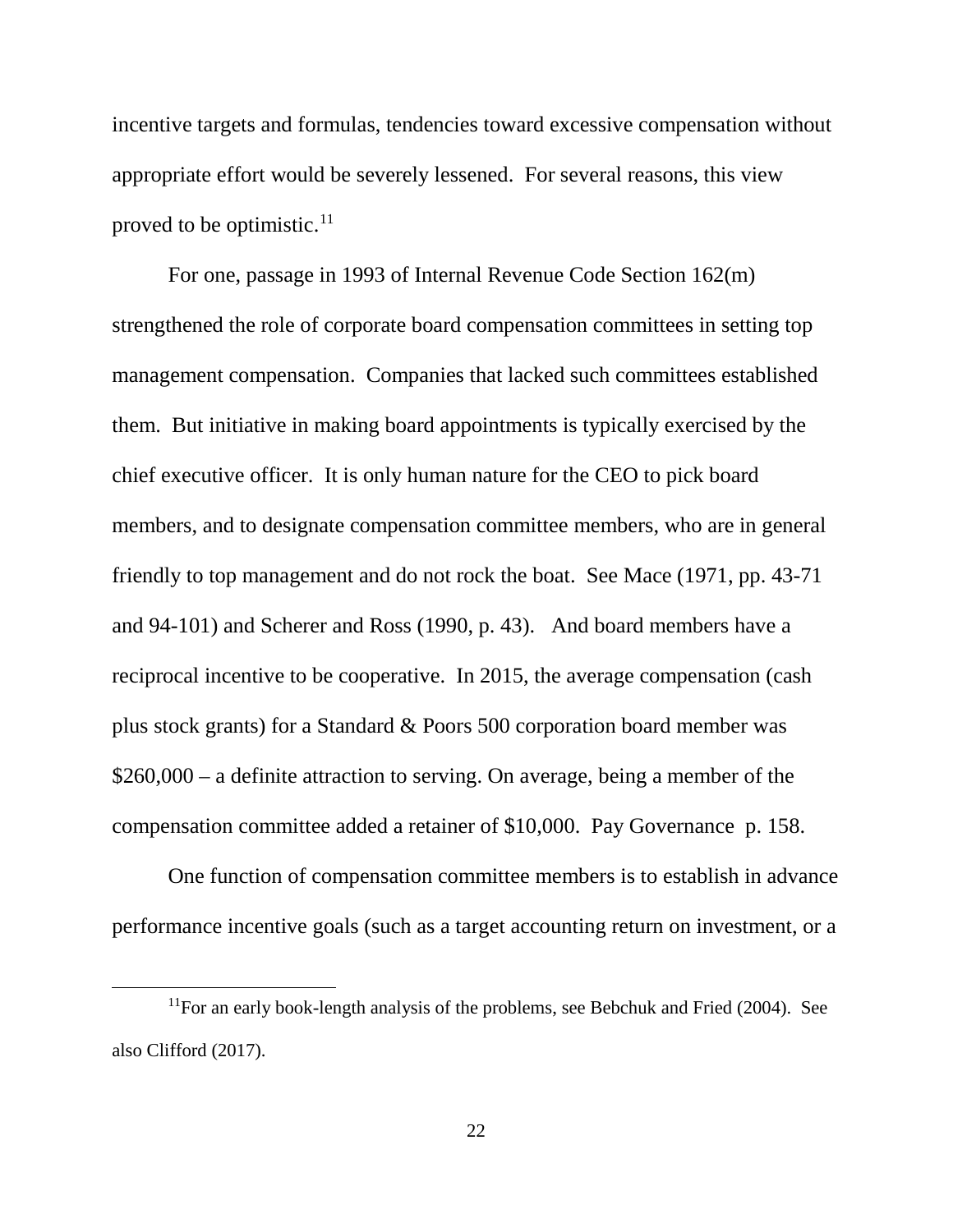rate of sales growth, or the amount of market share growth in key markets), achievement and over-achievement of which trigger cash or stock bonuses. In setting such goals, board members are necessarily reliant upon top managers to determine what is desirable and attainable. Needless to say, good CEO - board member relationships bias this goal-setting process in favor of management.

Another widespread mechanism is for the compensation committee to identify (to be sure, with management assistance, and often with the advice of outside compensation consultants) to link the amount of management bonuses to how well the subject company has performed (e.g., in return on stockholders' equity) relative to peer companies. Both the selection of peers and the analysis of subject company performance relative to peers are crucial here. Two biases intrude. First, the peer group may include firms with known inferior performance, which is easily surpassed. Kevin Murphy (1995, p. 736) found that, because they chose peer groups strategically, "two- thirds of the largest 1000 corporations reported beating the performance of their industry peers over the last five fiscal years." Second, when peer managers' compensation is targeted, there is a tendency for the subject company's compensation committee to view its own managers as at least as deserving as the peer group and set their pay "at or above the fiftieth percentile of the peer group." Bebchuk and Fried (2004, p. 71). This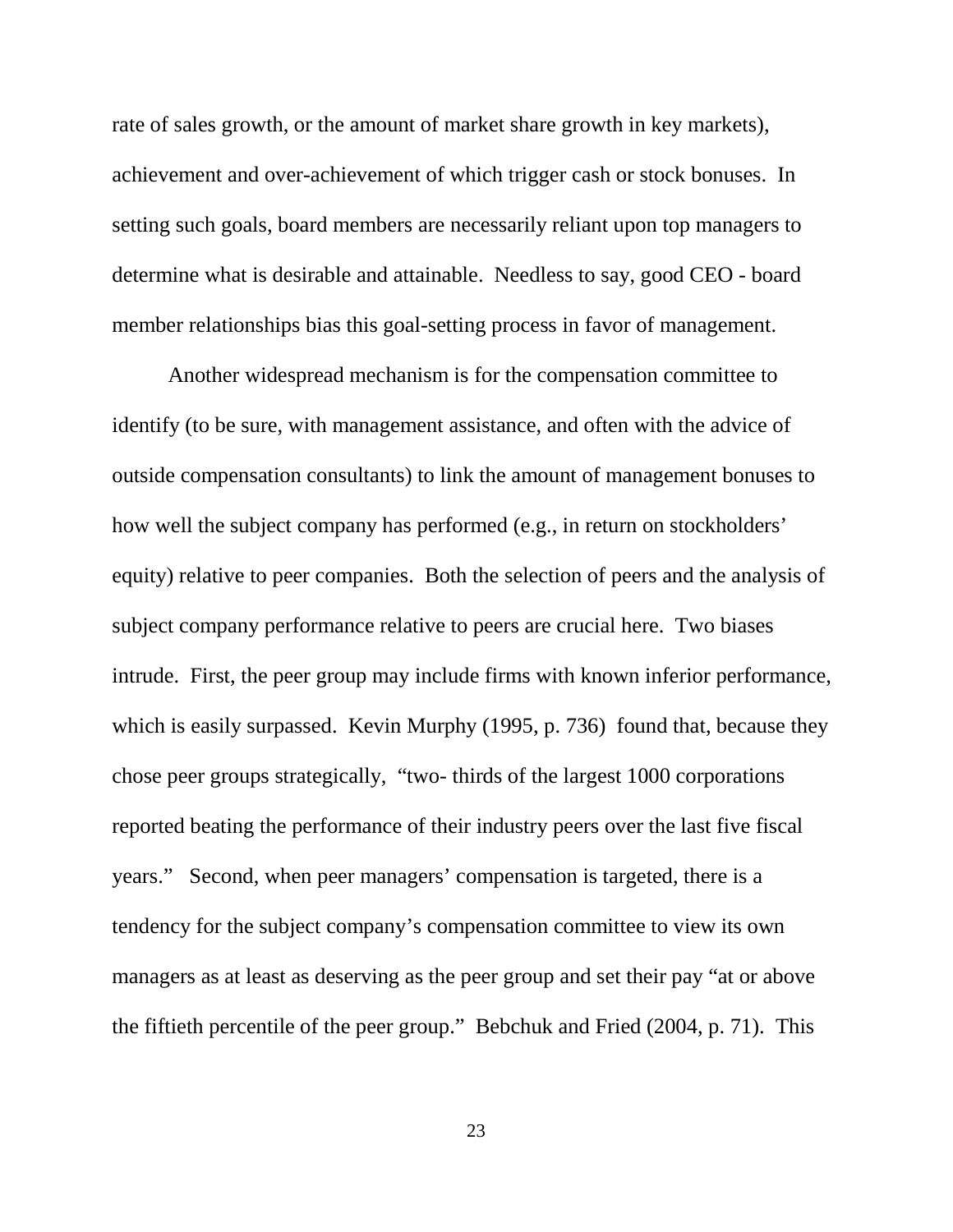practice leads to what is known as the Lake Wobegon effect, after Garrison Keillor's mythical village where "all of the kids are above average."<sup>12</sup> If every manager receives pay on average exceeding the average of a more or less representative industry peer group, industry averages will rise systematically! This tendency may help explain the rise over time in CEO/worker pay ratios.

Company shareholders do become peripherally involved in management pay issues under so-called "say on pay" rules applicable in many countries, including the United States. But they appear to exert little control on pay levels. When management compensation recommendations are included for stockholder votes in proxy queries, they are apparently approved most of the time – indeed, in 98 percent of the cases, according to a tabulation of 13,758 Russell 3000 companies over six years reported by Pay Governance (2017, p. 32).

It is also possible that corporate managers "game" their companies' actual conduct to take advantage of incentives embodied in compensation formulae. For example, when bonuses are known to be linked to the improvement of earnings from a base year, managers may choose to incur one-time costs that reduce reported earnings in the base year so that their pay is related to the earnings

<span id="page-24-0"></span><sup>&</sup>lt;sup>12</sup>Although the metaphor is obvious, Bebchuk and Fried  $(2004, p. 71)$  attribute it to a former Harvard Business School dean , (economist) Kim Clark.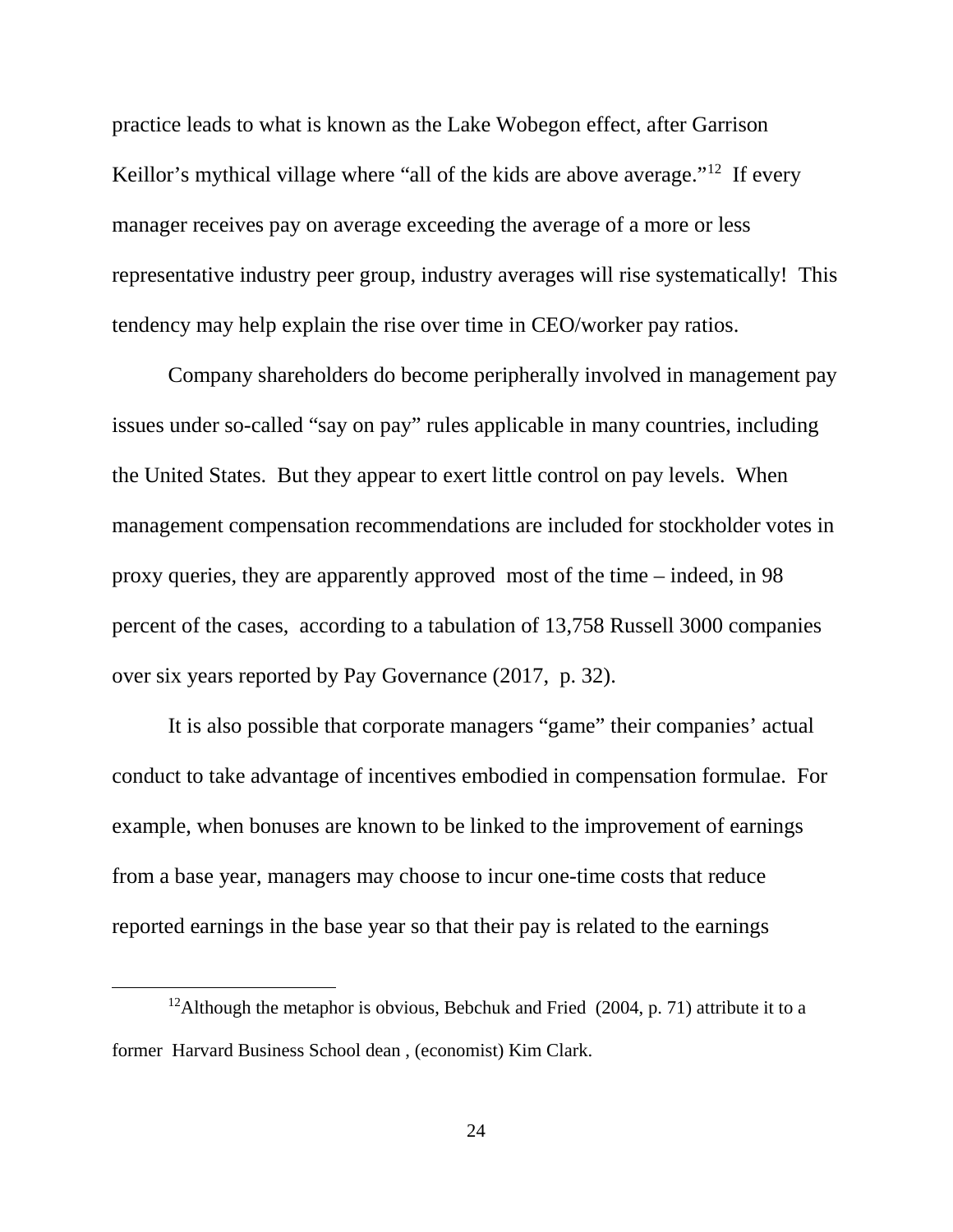improvement in subsequent years. Or when it is expected that stock options will be a significant component of compensation, managers may increase financial leverage (i.e. the ratio of debt to equity) or spread costs over multi-year periods in a way that amplifies earnings fluctuations, expecting that fluctuating earnings are likely to induce larger variations in corporate stock values, and that (under the Black-Scholes model) greater stock price variability increases the value of the options (which will be exercised at a time of relatively high prices). Shue and Townsend (2017) found that a 10 percent increase in the CEO's option award was associated with a 2.8 to 4.2 percent rise in the company's stock price volatility. Or, for a more benign explanation, managers may have been simply lucky to be able to gain advantage through stock and stock option grants, given a general (but cyclical) rise in stock prices.

#### **VI. Conclusion**

It seems clear that top managers' salaries during the past half century have increased at a rate vastly exceeding the rate at which the pay of average American workers has risen. Economists tend to shun value judgments on such matters, but most, I suspect, find this aggravation of income inequality problematic. The cause of the changes appears to lie in the separation of ownership and control identified long ago by Berle and Means and the tendency for managers to manipulate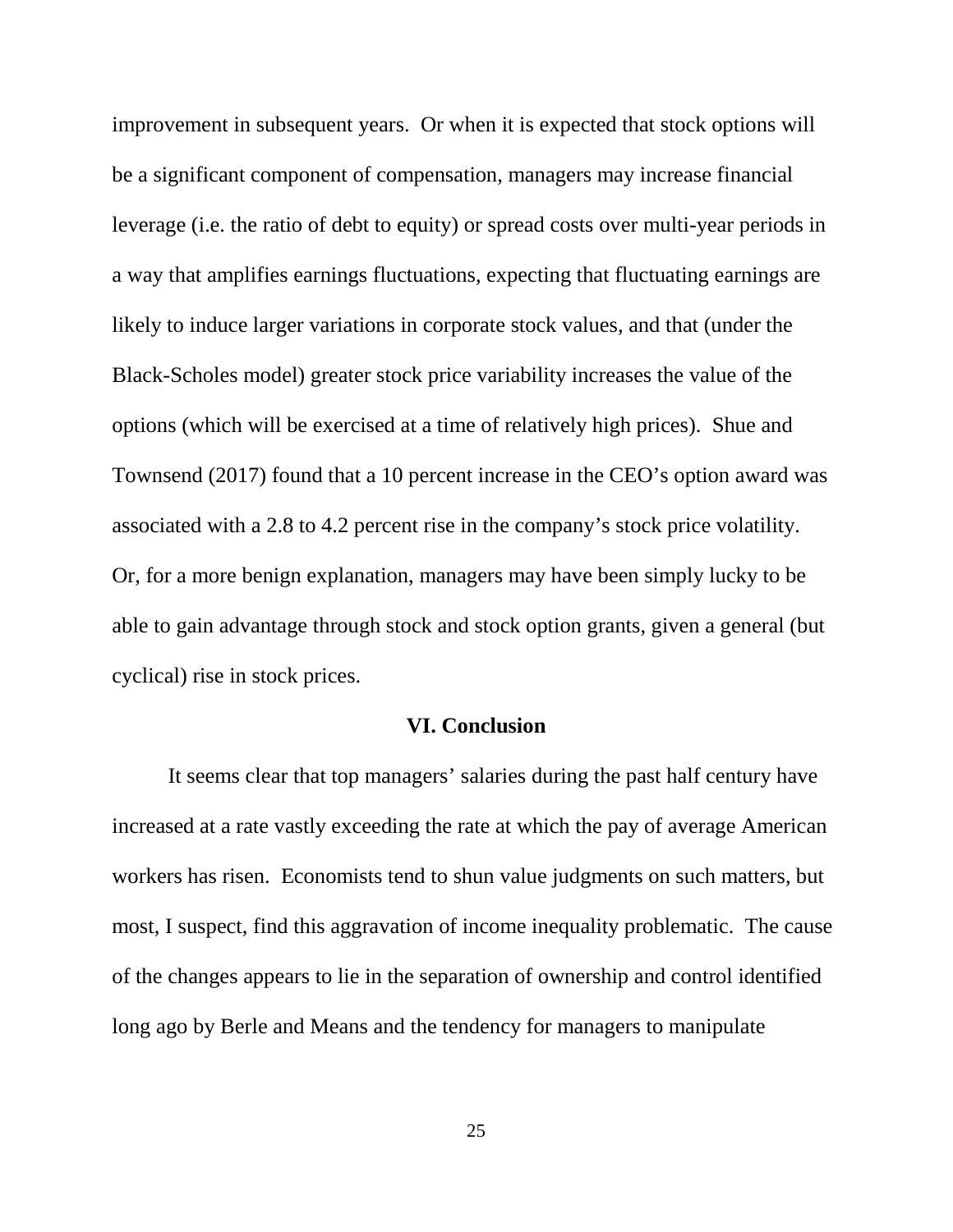recently-evolving pay determination institutions to their individual benefit. The U.S. Congress tried to implement a remedy in the tax law revision of 1993, but failed. It is possible the situation will self-correct, but this seems unlikely. Attention, as Linda Loman exclaimed in Arthur Miller's classic drama, Death of a Salesman, must be paid.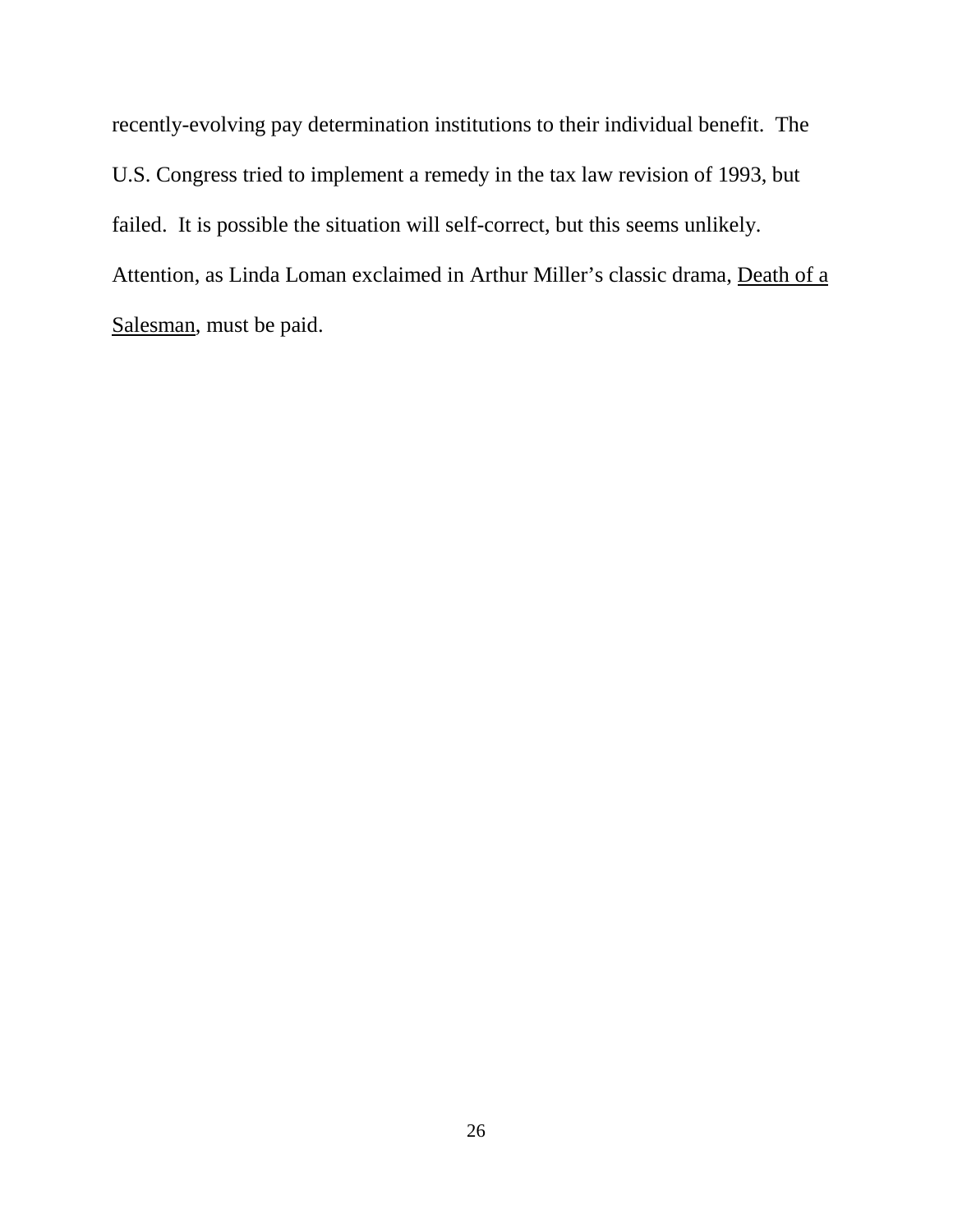#### **References**

Bebchuk, L. And Fried, J. (2004). *Pay without Performance: The Unfulfilled Promise of Executive Compensation.* Cambridge: Harvard University Press.

Berle, A. and Means, G. (1932) *The Modern Corporation and Private Property.*  New York, Macmillan.

Black, F. and Scholes, M. J. (1973). 'The Pricing of Options and Corporate Liabilities,' *Journal of Political Economy* **81**, 617-654.

Boyd, B. (1994). 'Board Control and CEO Compensation,' *Strategic Management Journal* **15,** 335-344.

Clifford, S. (2017). *The CEO Pay Machine.* New York: Blue Rider.

Fama, E. and Jensen, M. (1983). 'Separation of Ownership and Control.' *Journal of Law & Economics* **26,** 301-325.

Friedman, M. (1970). 'A Friedman Doctrine: The Social Responsibility of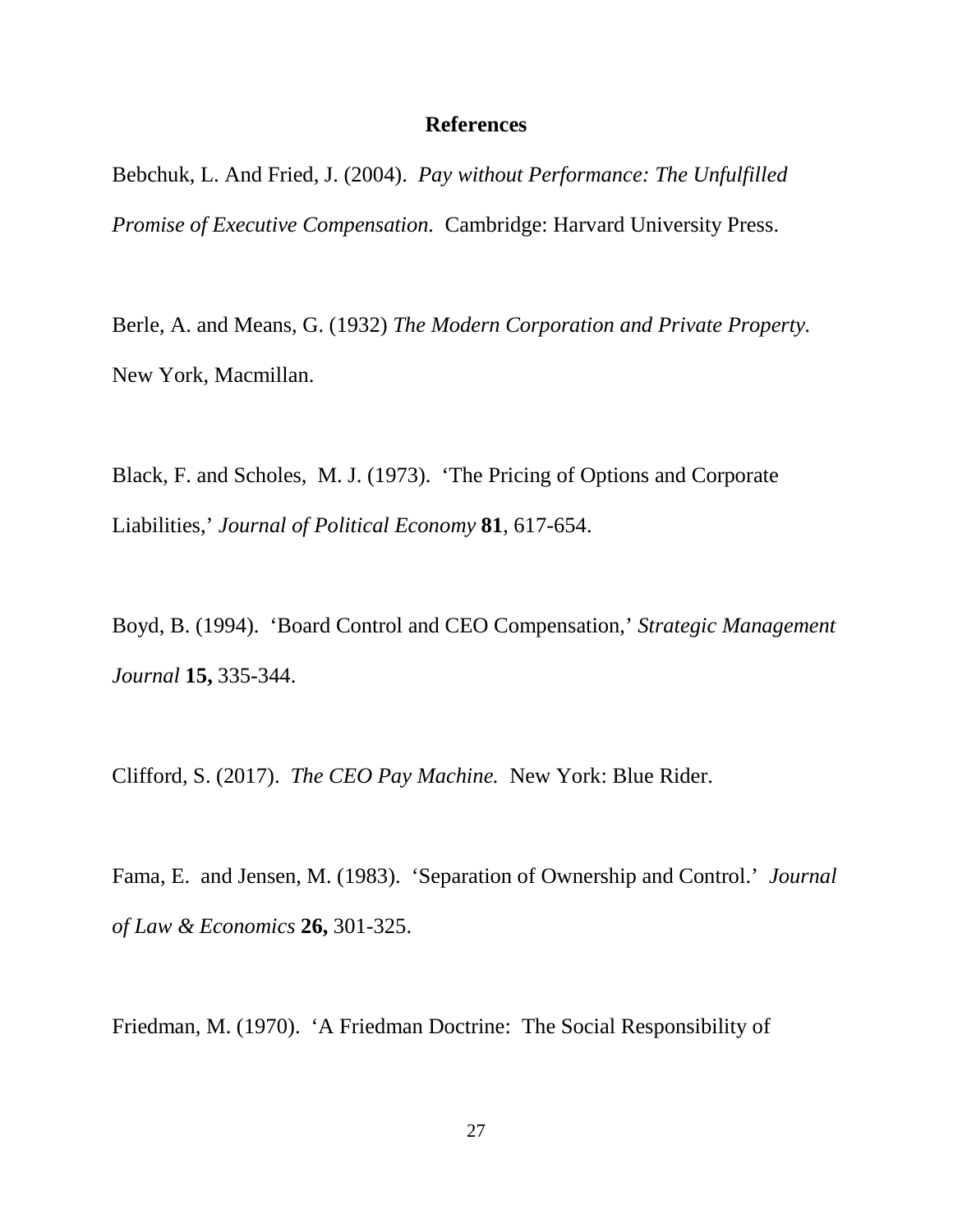Business Is To Increase Its Profits." *New York Times Magazine,* 32 ff.

Hall, B. J. and Murphy, K. J. (2003). 'The Trouble with Stock Options.' *Journal of Economic Perspectives* **17**, 49-70.

Jensen, M. C., and Meckling, W. (1976). 'Theory of the Firm: Managerial Behavior, Agency Costs and Ownership Structure.' *Journal of Financial Economics* **3,** 305-360.

Jensen, M. C. and Murphy, K. J. (1990-1). 'CEO Incentives – It's Not How Much You Pay, but How.' *Harvard Business Review* , 138-145.

Jensen, M. C. and Murphy, K. J. (1990-2). 'Performance Pay and Top-Management Incentives.' *Journal of Political Economy* **98**, 225-264.

Kay, Ira, and Martin, Blaine (May 24, 2018). 'The CEO Pay Ratio: How Should Compensation Committees Evaluate Their Ratios?' Pay.governance.com web site, Viewpoints-3.

Lerner, D. and Sinkular, J. R. (2018). 'The Elimination of the Performance-Based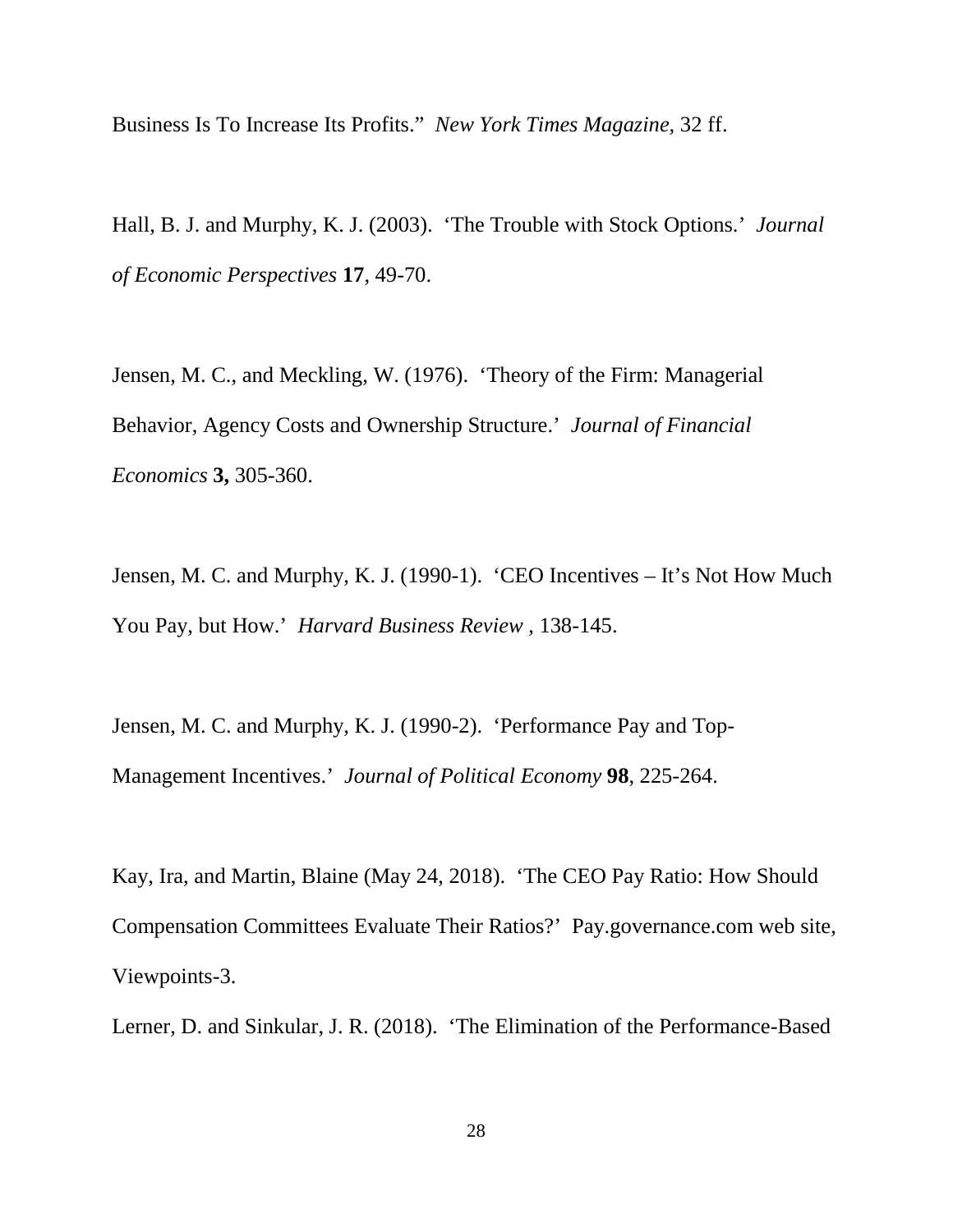Requirement under Section 162(m).' Pay.governance web site, Viewpoints-3.

Mace, M. (1971). *Directors: Myth and Reality.* Boston: Harvard Business School Division of Research.

McDonald, D. (2017). *The Golden Passport: Harvard Business School, the Limits of Capitalism, and the Moral Failure of the MBA Elite.* New York: HarperCollins.

Mishel, L. and Schieder, J. (2017). 'CEO Pay Remains High Relative to the Pay of Typical Workers and High-Wage Earners.' *Economic Policy Institute*, [www.epi.org/publication/ceo-pay-remains-](http://www.epi.org/publication/ceo-pay-remains)high.

Murphy, K. J. (1995). 'Politics, Economics, and Executive Compensation.' *University of Cincinnati Law Review* **63**, 713-748.

Murphy, K. J. (2012). 'Executive Compensation: Where We Are, and How We Got There.' *Handbook of the Economics of Finance*. Preliminary version, accessed at ssrn.com/abstract=2041679.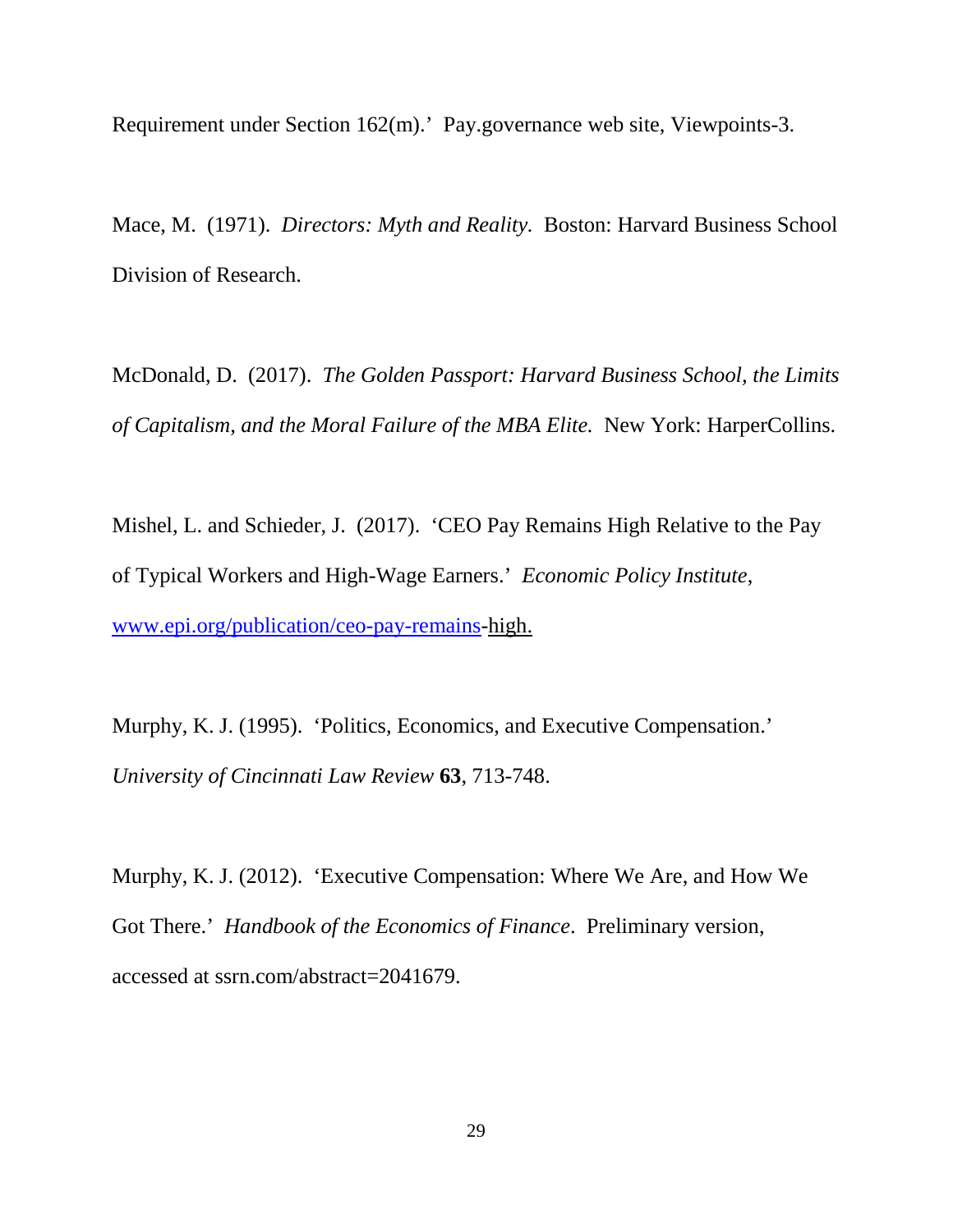Pay Governance (Ira Kay, Steve Pakela, and Lane Ringlee, editors) (2017). *Balancing the Tension: Current Topics in Executive Compensation.* Origin city undisclosed, privately published.

Perry, Mark J. (2016). 'New BLS Data Show That for All 'Chief Executives,' the Average CEO-to-Worker Pay Ratio Is Less Than 5 to 1.' American Enterprise Institute web broadcast, March 31, 2016.

Piketty, T. (2014). *Capital in the Twenty-First Century.* Cambridge, MA, Harvard University Press.

Rose, N. L., and Wolfram, C. (2002). 'Regulating Executive Pay: Using the Tax Code to Influence Chief Executive Officer Compensation.' *Journal of Labor Economics* **20**, S138-S175.

Rouen, E. (2018). 'Rethinking Measurement of Pay Disparity and Its Relation to Firm Performance.' Working paper, Harvard Business School. Shue, K., and Townsend, R. (2017). 'How Do Quasi-Random Option Grants Affect CEO Risk-Taking?' Cambridge, MA: National Bureau of Economic